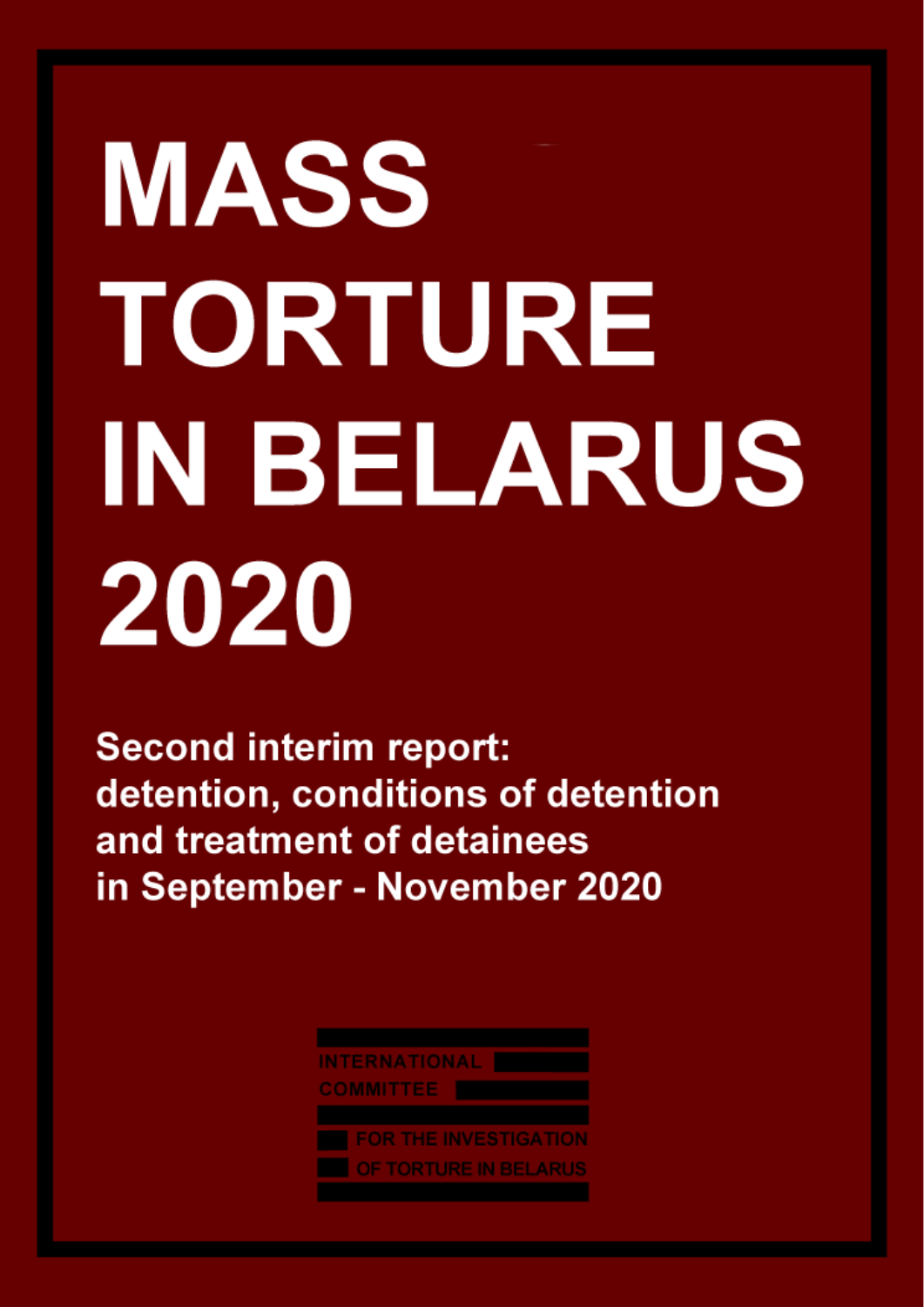The International Committee for the Investigation of Torture in Belarus was created as a reaction of Belarusian and foreign human rights organizations to torture and brutality towards civilians after the presidential elections on August 9, 2020.

#### The Committee's objectives

- 1. Documenting torture, brutality, use of weapons and special equipment against civilians.
- 2. Searching for witnesses and evidence of torture.
- 3. Identification of suspects in torture and inhuman treatment.
- 4. Processing of the information received.
- 5. Preparation of lawsuits and legal support of torture victims.
- 6. Communications with and appeals to international organizations.
- 7. Preparation of reports on the collected information for the general public of Belarus, as well as for international organizations and institutions.
- 8. Interaction with governmental, non-governmental actors, for example, national and international courts, the Investigative Committee, the General Prosecutor's Office of the Republic of Belarus.

#### Principles of the Committee

The activities of the Committee are based on the [Principles](https://bydc.info/en/news/692-printsipy-deyatelnosti-pravozashchitnikov-by) of Activity of Human Rights [Defenders](https://bydc.info/en/news/692-printsipy-deyatelnosti-pravozashchitnikov-by) of Belarus. In addition, for this purpose, we adhere to and emphasize the following in our work:

- confidentiality of information and security for its members;
- interaction of all stakeholders:
- work according to unified methodology and concentration of information in a single database.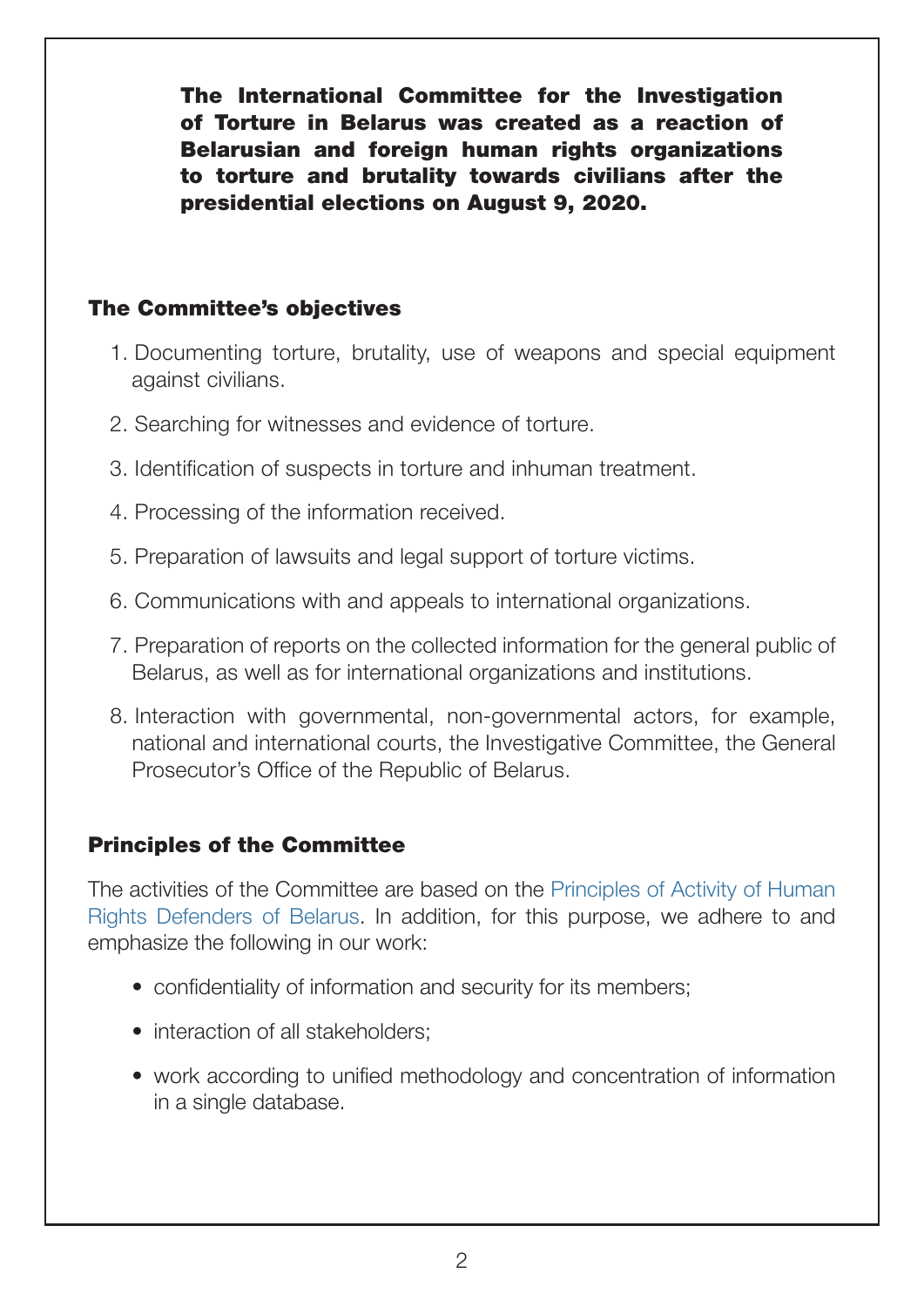#### The Committee's members include

- 1. "Legal [Initiative"](http://www.legin.by/)
- 2. Human [Constanta](https://humanconstanta.by/en/)
- 3. Center for the [Promotion](http://www.eeprava.by/) of Women's Rights "Her Rights"
- 4. [Ukrainian](https://helsinki.org.ua/en/) Helsinki Human Rights Union
- 5. Public [Association](http://zvyano.by/) "Zvyano"
- 6. Belarusian [Documentation](https://bydc.info/en/) Center
- 7. Human Rights Center "Legal [Assistance](https://www.facebook.com/pravovayapomoshch/) to the Population"
- 8. Public [organization](https://truth-hounds.org/en/start-2/) Thruth Hounds
- 9. Charitable [foundation](https://vostok-sos.org/en/) East-SOS
- 10. Association of Ukrainian Human Rights Monitors on Law [Enforcement](http://umdpl.info/en/)
- 11. Human Rights Center ZMINA [\(Ukraine\)](https://zmina.ua/en/)
- 12. World [Organization](https://www.omct.org/) Against Torture (OMCT)
- 13. [Moscow](https://mhg.ru/) Helsinki Group

#### **Contacts**

[belarus.torture@gmail.com](mailto:belarus.torture@gmail.com)

<http://torture.tilda.ws/>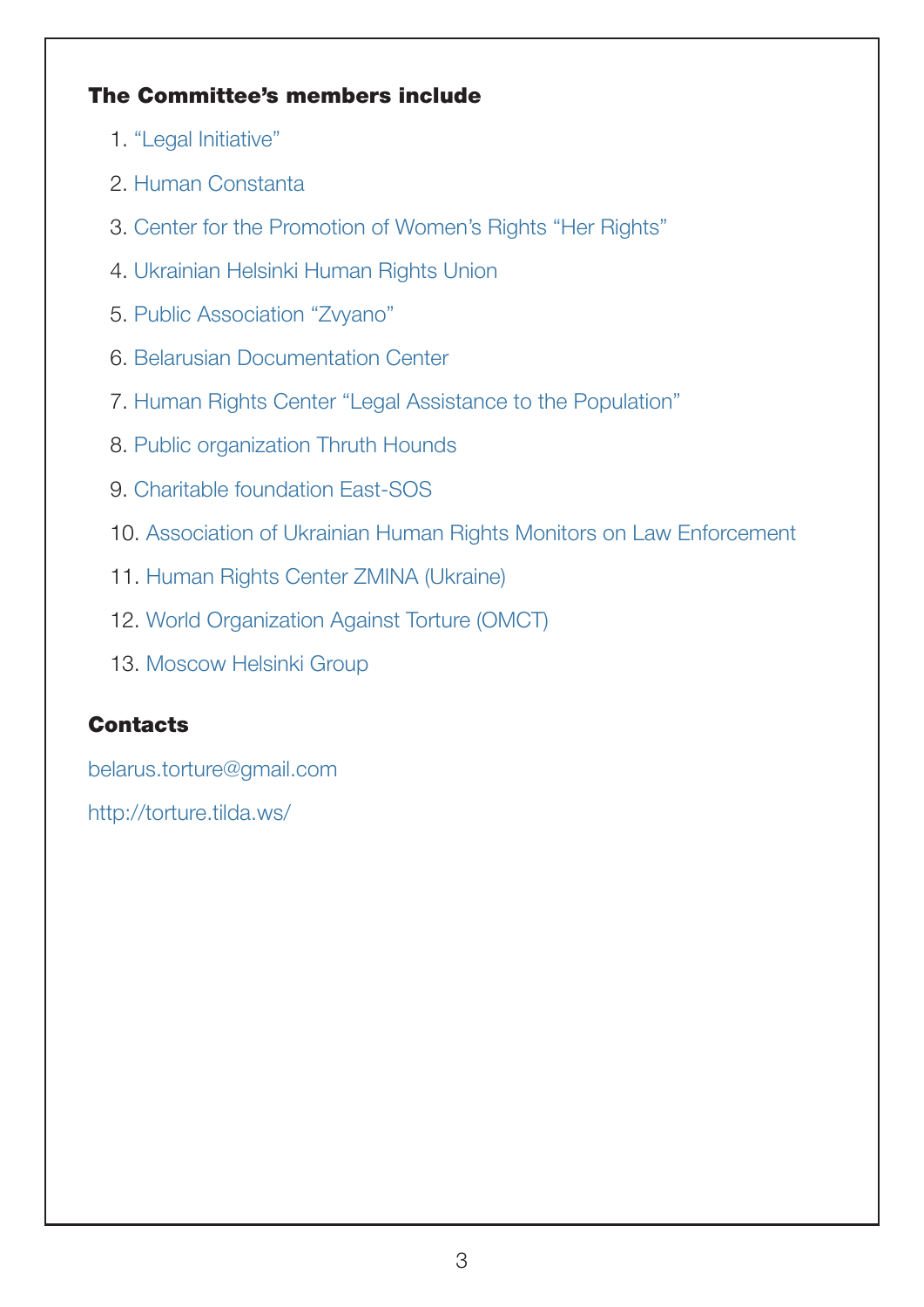## **Content**

| General conclusions                                                                                                                        | 5  |  |
|--------------------------------------------------------------------------------------------------------------------------------------------|----|--|
| Introduction and methodology                                                                                                               |    |  |
| Disproportionate use of force during detention                                                                                             |    |  |
| Torture and cruel and inhuman treatment<br>in special vehicles of law enforcement agencies                                                 | 16 |  |
| Delivery of detainees to militia departments                                                                                               | 16 |  |
| Transportation of detainees<br>to other places of detention (transfer)                                                                     | 17 |  |
| Torture and cruel and inhuman treatment<br>in the militia bodies (regional departments of internal affairs)                                | 19 |  |
| Delivery and places of detention in militia departments.<br>Conditions of detention                                                        | 19 |  |
| Notification of relatives about detention and location                                                                                     | 21 |  |
| Physical abuse                                                                                                                             | 21 |  |
| Facts of psychological abuse                                                                                                               | 22 |  |
| (Not) providing medical care                                                                                                               | 23 |  |
| Torture and cruel and inhuman treatment<br>in places of pre-trial detention of detainees<br>and in places of serving administrative arrest | 24 |  |
| Temporary detention center<br>at 36 Akrestsin Street, (IVS)                                                                                | 24 |  |
| Center for Isolation of Offenders<br>at 36 Akrestsin Street (CIP)                                                                          | 25 |  |
| Pre-trial prison in Zhodino (IVS Zhodino)                                                                                                  | 26 |  |
| Pre-trial prison (SIZO Baranovichi)                                                                                                        | 27 |  |
| Persons involved in torture<br>and cruel and inhuman treatment                                                                             | 29 |  |
| Reaction of state bodies to allegations of the use<br>of violence, torture, cruel and inhuman treatment                                    | 30 |  |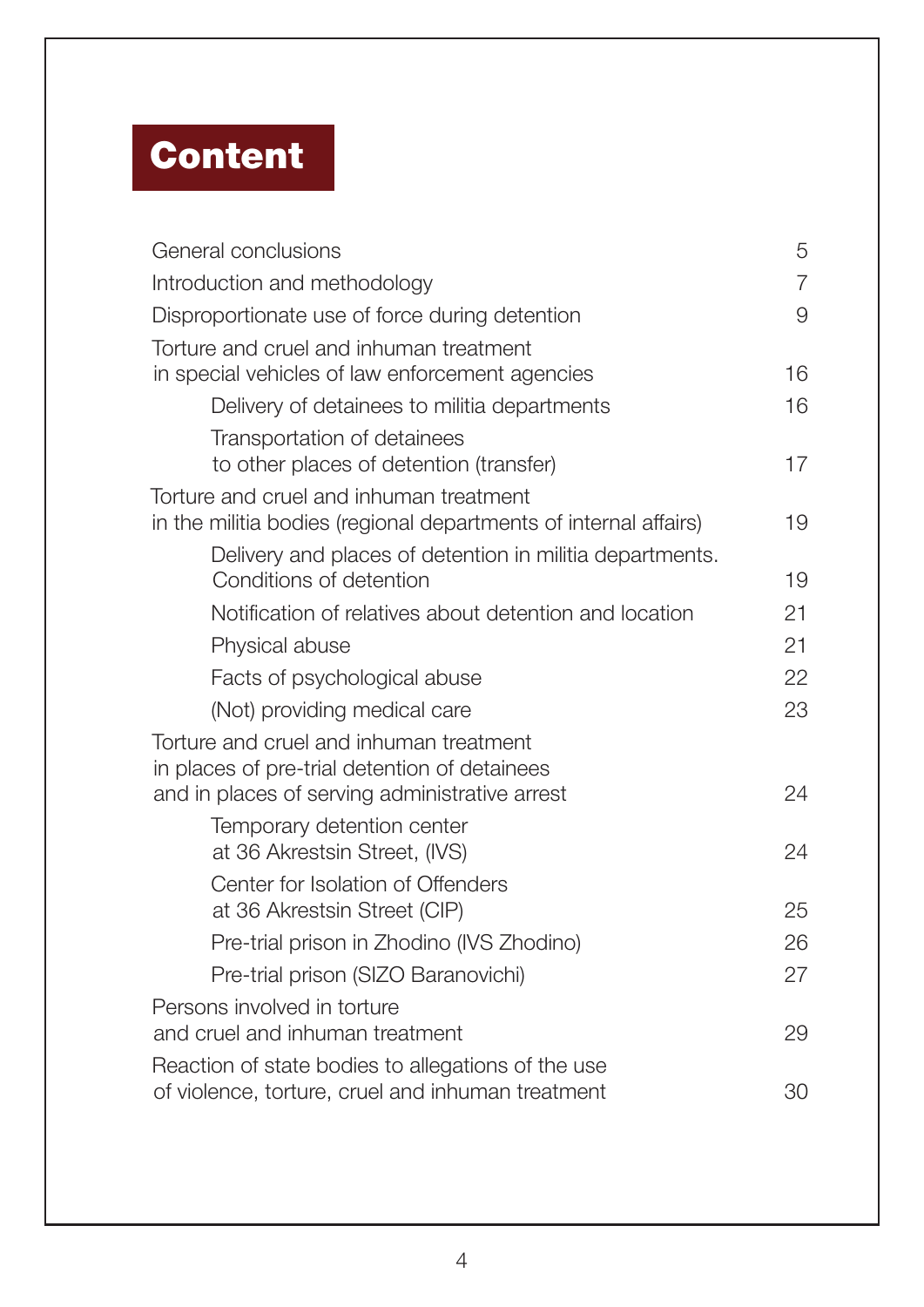### <span id="page-4-0"></span>General conclusions

This report briefly describes the situationwith torture and inhuman treatment in relation to detained citizens from September to November 2020.

The main trends in the treatment of detainees and prisoners that were documented in August 2020 have not changed. After an initial decline in militiaviolence at the end of August, torture of detainees intensified in September and has continued over the next three months. The tragic culmination of this violence was the death of a 31-year-old resident of Minsk, Roman Bondarenko, through the fault of law enforcement officers on November 12, 2020. He was beaten so badly during his arrest by unknown persons and during the subsequent stay in the militia department that he died in intensive care the next day from his injuries.

A characteristic trend in this period was the purposeful concealment by law enforcement officials of their identity. While on duty, they do not use uniforms with identification information and insignia, some are dressed in civilian clothes, do not introduce themselves and do not provide their documents. Faces are almost always covered with masks. Civilian vehicles without registration plates are often used.

Detentions, as before, are carried out as abductions — militia officers do not allow detainees to call their relatives to inform them of their whereabouts. In addition, they do not notify relatives of the detention of people, despite appropriate requests, and sometimes provide false information.

Another alarming trend is the deliberate creation of inhumane conditions of detention in places of detention in order to punish detainees. State bodies deliberately do not take any measures to protect detainees from contracting coronavirus infection and to isolate and treat those who have symptoms of the disease. In such conditions — mass arrests and lack of preventive measures — places of detention have become places of mass infection with COVID-19.

The Committee, represented by Belarusian human rights organizations, from September to November sent 11 applications to initiate criminal cases on the facts of violence, torture and the use of weapons and explosive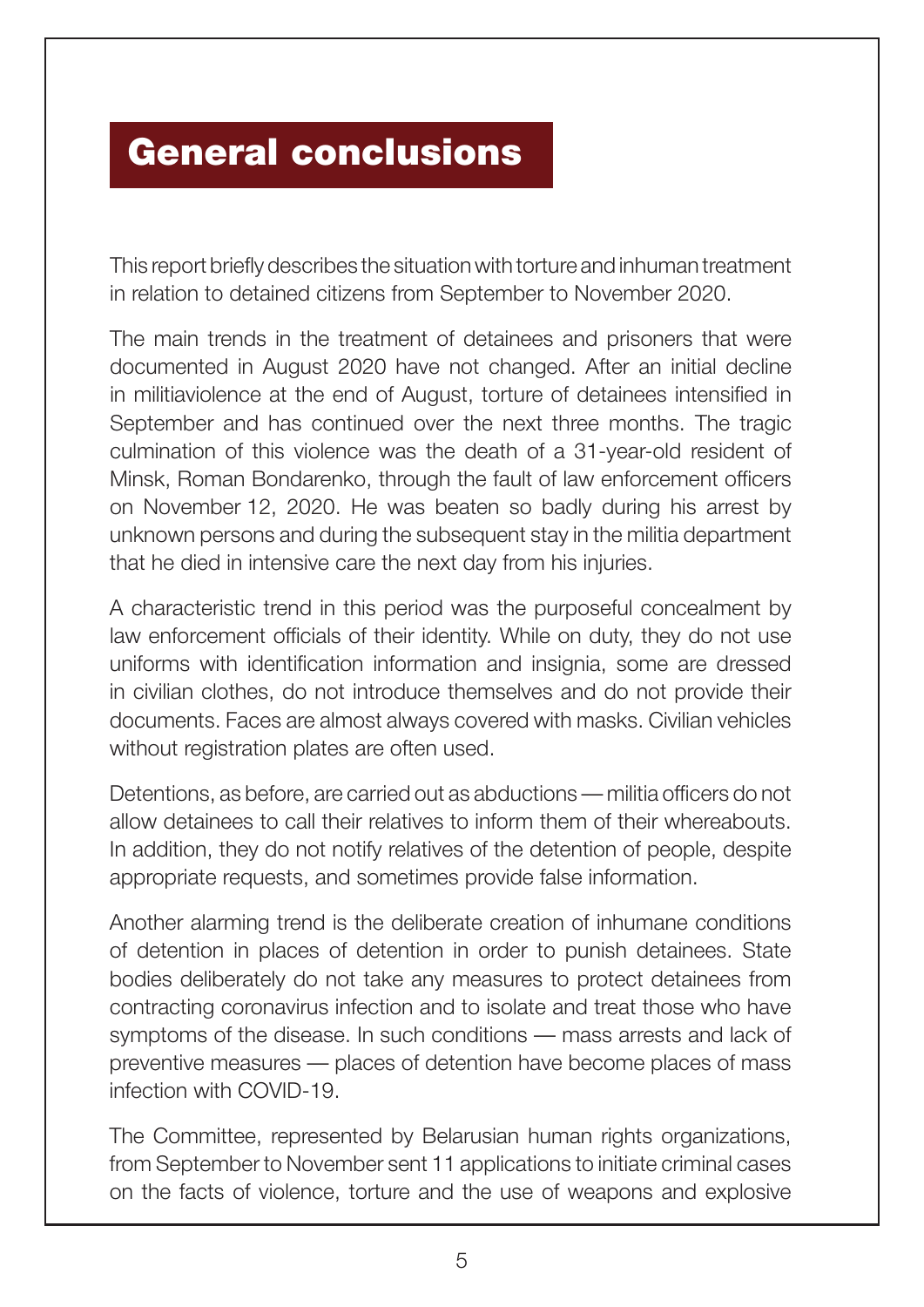ammunition during peaceful meetings. As of 01.12.2020, the Committee is not aware of the initiation of at least one criminal case. At the same time, subdivisions of the Investigative Committee of the Republic of Belarus are actively initiating cases against the victims allegedly for "participation in mass riots" and conducting preliminary investigations. The state fails to fulfill its international obligations to protect its citizens from torture and inhuman treatment and to conduct prompt and impartial investigations into such cases.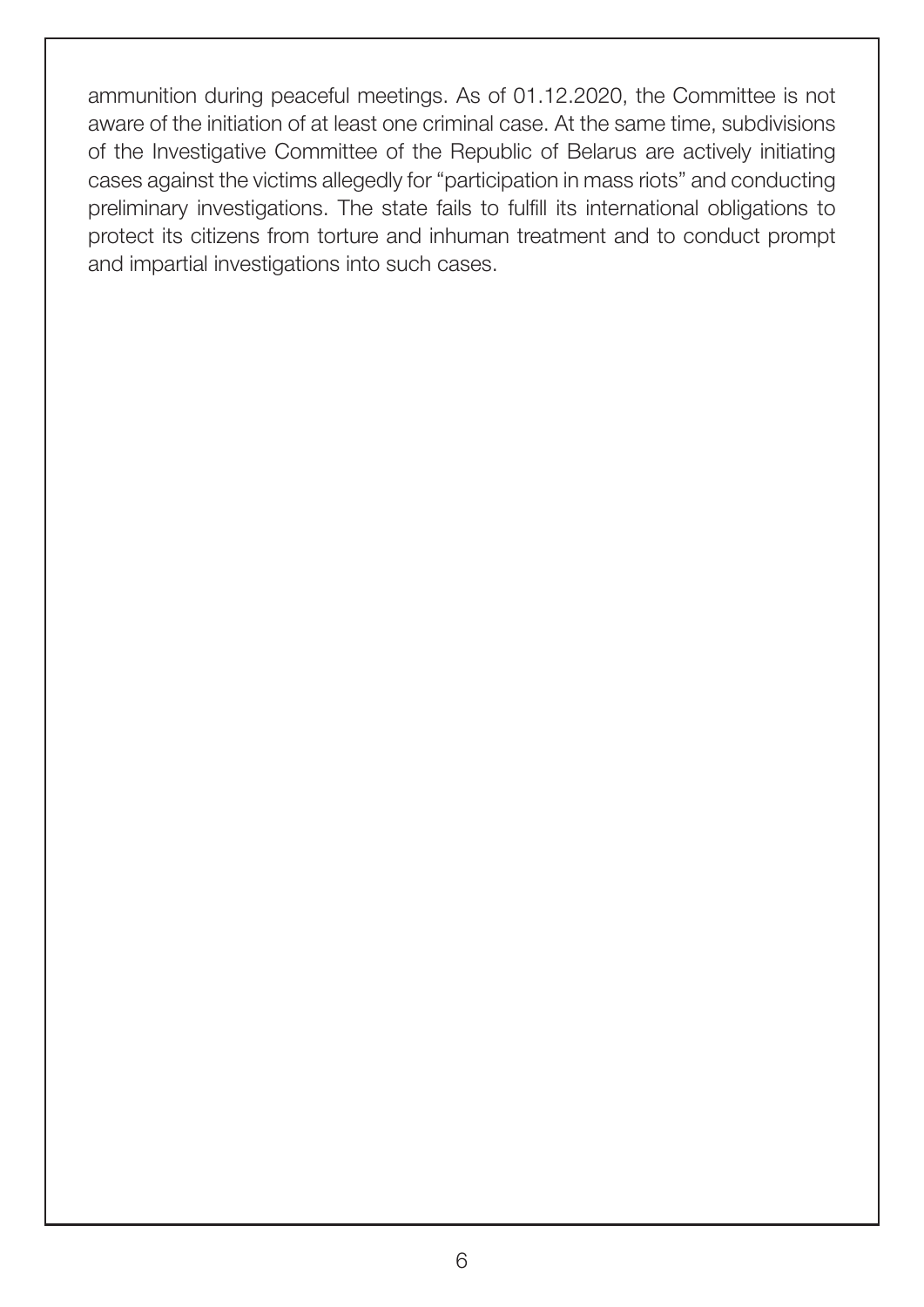## <span id="page-6-0"></span>Introduction and methodology

The International Committee for the Investigation of Torture in Belarus continues to record torture and inhuman treatment at all stages of interaction with law enforcement officials — during detention, in law enforcement vehicles, in law enforcement departments and places of serving sentences.

In September–November 2020, the practice of using violence against citizens who participated in peaceful protests in Minsk and other cities of Belarus and/ or expressed their opinion in another way continued in the Republic of Belarus. During this period, during and after 13 peaceful rallies, at least 9500 of their participants were detained. The detainees included bystanders and journalists during the performance of their professional duties.

The most numerous marches in the period under review took place on Sundays. During almost all of them, law enforcement officers beat people, including with truncheons, used pepper gas and firearms with rubber bullets.

There are known cases of violence against detainees during their transfer to militia departments, as well as during transportation to other places of detention. As a rule, they were beaten by riot militiaofficers of the Ministry of Internal Affairs of the Republic of Belarus. The victims note the facts of psychological and physical violence in the militia department, in particular, when people are forced to stand in an uncomfortable position for many hours at low temperatures outside or indoors.

In a number of cases, medical assistance was not timely provided to the detainees. It is known that some detainees were refused it at all, despite visible bodily injuries or the presence of serious illnesses.

The conditions of detention in the IVS, CIP, IVS Zhodino, SIZO Baranovichi do not comply with national legislation and international standards. Staying in such conditions is in itself ill-treatment and torture. In addition, adequate antiepidemiological measures are not being taken, as a result of which many detainees are exposed to COVID-19 infection during their stay.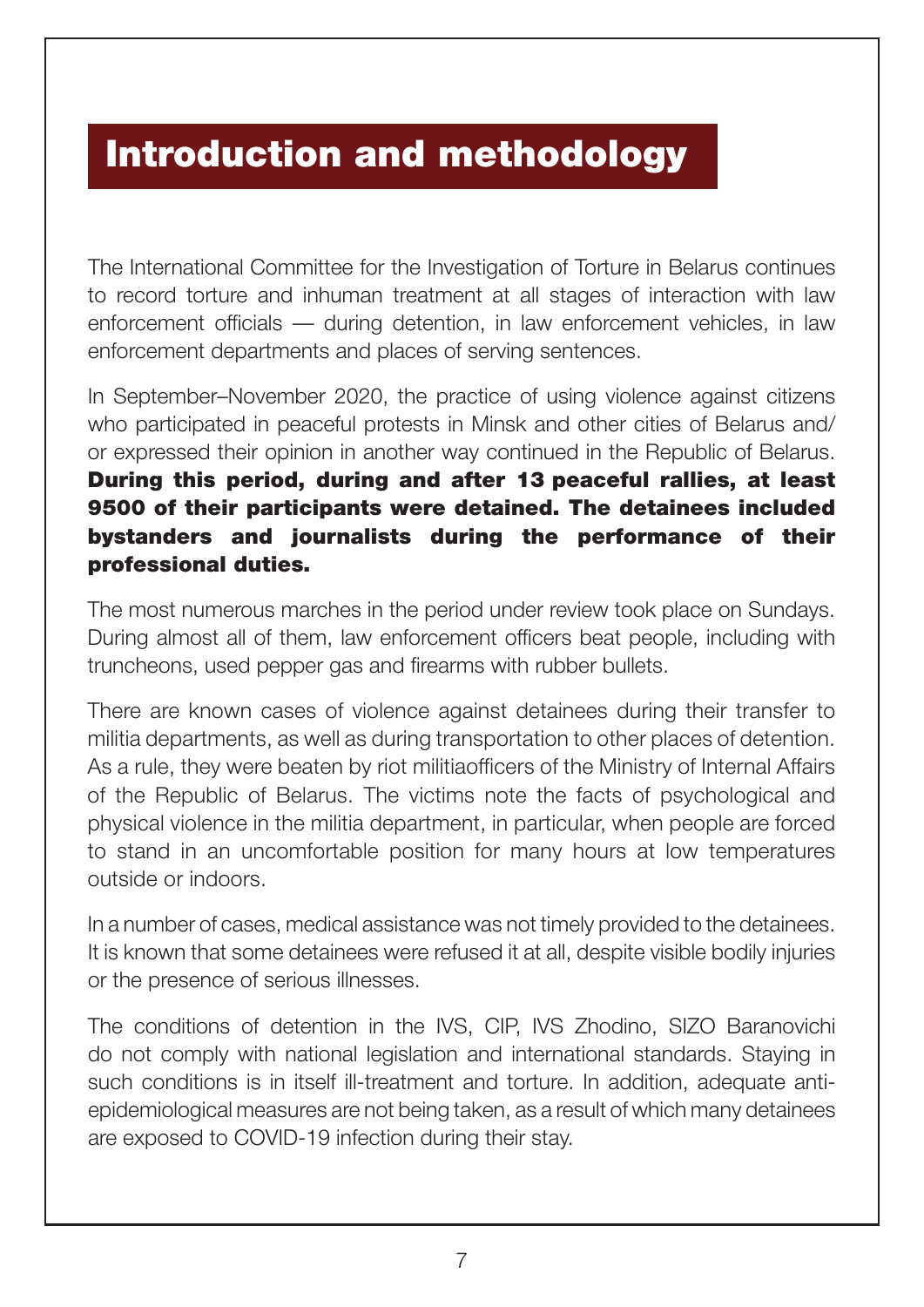This report provides detailed information on the disproportionate use of force during detention, in the transport of law enforcement agencies, in internal affairs departments and in places of detention.

The report was prepared on the basis of in-depth interviews conducted by the Committee with victims of torture and inhuman treatment, as well as information from open sources, data obtained from partners, witnesses of human rights violations, as well as during the monitoring of peaceful assemblies.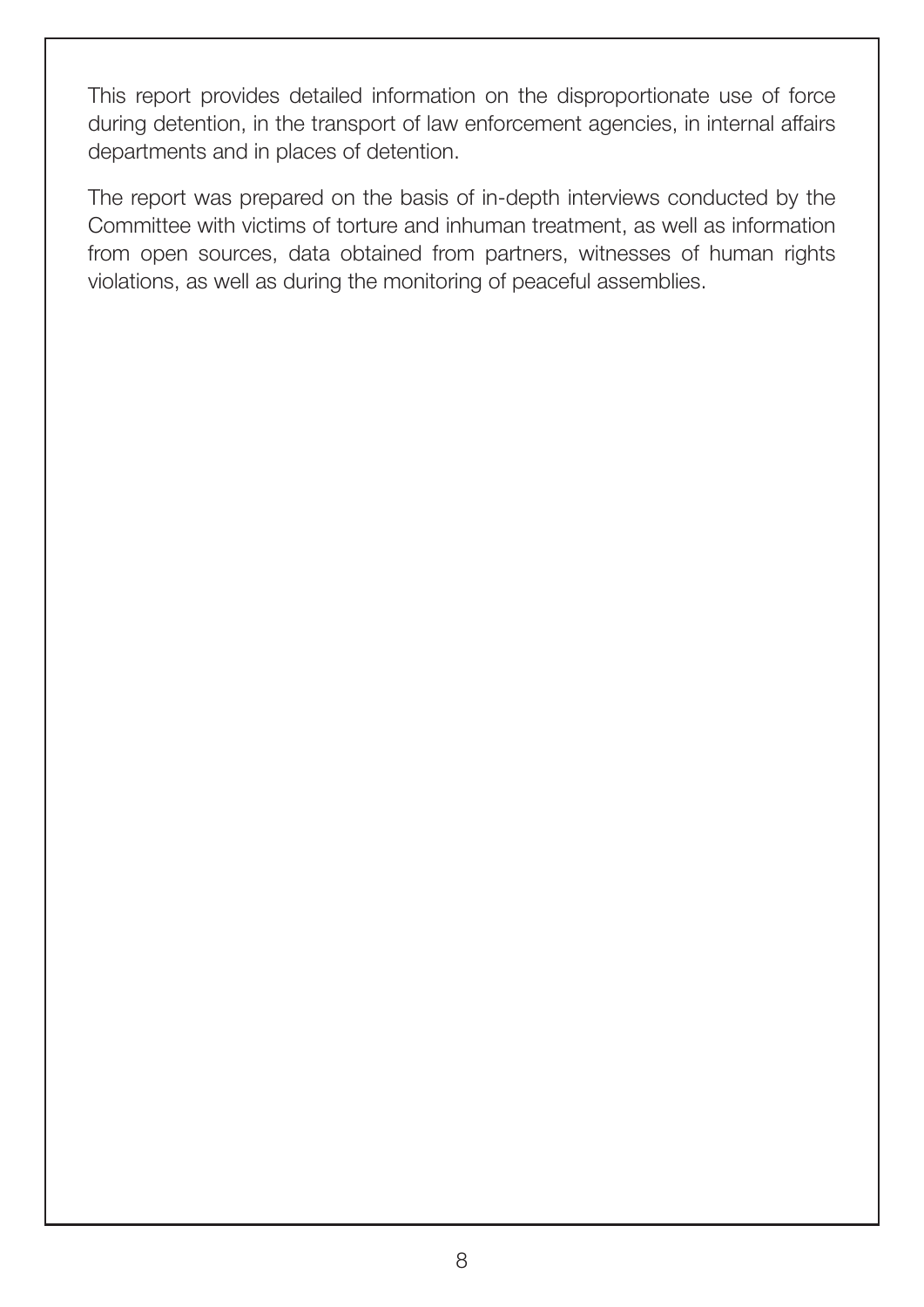## <span id="page-8-0"></span>Disproportionate use of force during detention

The main method of suppressing peaceful protests of citizens in September– November 2020 was the use of force to disperse and detain protesters, followed by bringing them to either criminal (Articles 293, 342 of the Criminal Code) or administrative (Article 23.34 of the Administrative Code) liability.

During this period, thousands of peaceful citizens' assemblies in the country were held mainly on Sundays, and the most massive ones were in Minsk.

Here is the chronology of violence, reflecting the number of detained citizens in the country as a whole and in the city of Minsk (according to the human rights center "Viasna" and the media).

*Table*

#### Information on the number of people detained at mass events and the use of special equipment (September–November 2020)

| <b>Date</b>             | <b>Name of the event</b> | <b>Number of detainees</b>                                                                                                                               | The use of special<br>equipment against citizens                                                                                                                                                                                                                                |
|-------------------------|--------------------------|----------------------------------------------------------------------------------------------------------------------------------------------------------|---------------------------------------------------------------------------------------------------------------------------------------------------------------------------------------------------------------------------------------------------------------------------------|
| 6<br>September<br>2020  | <b>Unity march</b>       | in Minsk, 293 people<br>were detained, in the<br>regions - in Brest,<br>Grodno, Mogilev, Vitebsk,<br>Baranovichi, Pinsk and in<br>other cities 65 people | Military equipment (armored<br>personnel carriers, infantry fighting<br>vehicles) and special equipment<br>were introduced in Minsk<br>to disperse demonstrators; pepper<br>gas was widely used, the were<br>facts of beatings of people lying<br>on the ground with truncheons |
| 13<br>September<br>2020 | <b>March of Heroes</b>   | 376 people<br>were detained in Minsk,<br>58 people in the regions                                                                                        | For the first time during the<br>protests in Brest, a water cannon<br>was used. In Minsk, during the<br>dispersals, pump-action guns,<br>stun grenades, and shooting into<br>the air to scare people were used                                                                  |
| 20<br>September<br>2020 | <b>March of Justice</b>  | 194 people were<br>detained in Minsk,<br>77 people were detained<br>in the regions                                                                       | The authorities used tear gas, stun<br>grenades, water cannons. For the<br>first time, servicemen armed with<br>Kalashnikov assault rifles were<br>seen on the streets of Minsk                                                                                                 |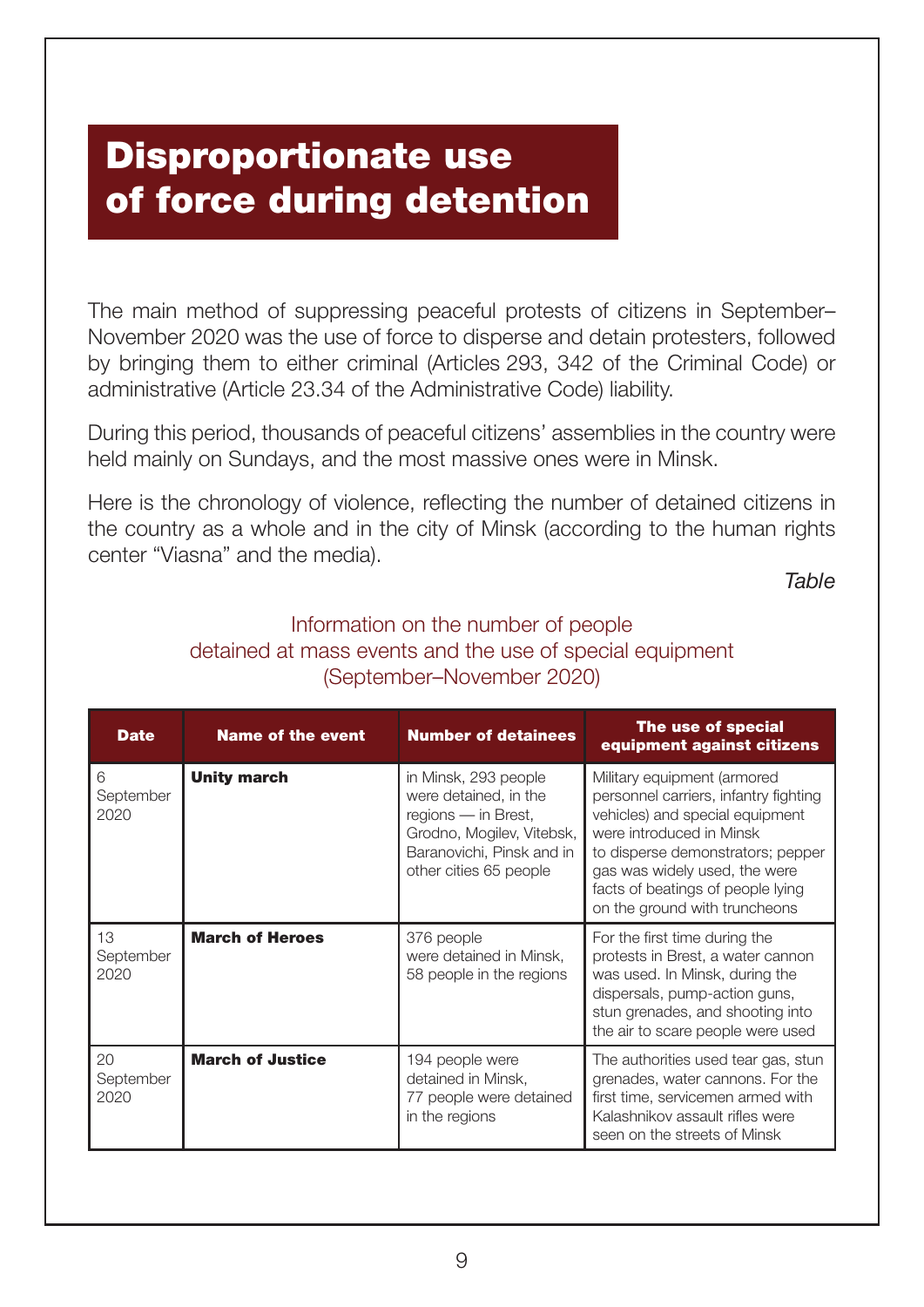|                                   | End of table                                                                                                                      |                                                                |                                                                                                                                                                                          |
|-----------------------------------|-----------------------------------------------------------------------------------------------------------------------------------|----------------------------------------------------------------|------------------------------------------------------------------------------------------------------------------------------------------------------------------------------------------|
| <b>Date</b>                       | <b>Name of the event</b>                                                                                                          | <b>Number of detainees</b>                                     | The use of special<br>equipment against citizens                                                                                                                                         |
| 27<br>September<br>2020           | People's inauguration -<br>marches in Minsk and in all<br>regional centers, in Orsha,<br>Zhodino, Novopolotsk and<br>other cities | In total, 393 people<br>were detained in the<br>republic       | Tear gas and stun grenades<br>were used to suppress the<br>marches                                                                                                                       |
| $\overline{4}$<br>October<br>2020 | <b>March of Solidarity</b><br>with Political Prisoners                                                                            | 252 persons detained                                           | Water cannons were used                                                                                                                                                                  |
| 11<br>October<br>2020             | <b>March of pride</b>                                                                                                             | 617 persons<br>were detained                                   | In several places in Minsk, water<br>cannons were used with the use<br>of colored water, stun grenades,<br>and gas were used                                                             |
| 18<br>October<br>2020             | <b>Partisan march</b>                                                                                                             | 280 persons detained                                           | The law enforcement armed with<br>machine guns broke into public<br>transport, looking for the protesters<br>who were leaving. Rubber bullets<br>were also used                          |
| 25<br>October<br>2020             | <b>March</b><br>"People's Ultimatum"                                                                                              | 314 persons<br>were detained                                   | Law enforcement agencies used<br>rubber bullets and stun grenades<br>against the demonstrators                                                                                           |
| 1<br>November<br>2020             | <b>March against terror</b><br>(procession "Dzyady")                                                                              | 314 persons<br>were detained                                   | In relation to people who tried<br>to walk across the field towards<br>the Kurapaty tract, the law<br>enforcement literally staged a<br>safari, shooting at them from jeeps              |
| 8<br>November<br>2020             | <b>March of Democracy</b>                                                                                                         | 1055 persons<br>were detained<br>in Minsk alone                | Water cannons, armored personnel<br>carriers, infantry fighting vehicles,<br>gas, stun grenades                                                                                          |
| 15<br>November<br>2020            | Action "I'm going out"<br>in memory of the murdered<br>Roman Bondarenko                                                           | 1291 persons<br>were detained<br>(almost everyone<br>in Minsk) | The forceful destruction of the<br>people's memorial, stun grenades,<br>pulling the participants of the<br>event out of the shops, raids<br>of law enforcement officers<br>on apartments |
| 22<br>November<br>2020            | <b>March against fascism</b>                                                                                                      | 390 persons<br>were detained                                   | Flashbang grenades in different<br>districts of Minsk                                                                                                                                    |
| 29<br>November<br>2020            | <b>March of neighbors</b>                                                                                                         | 361 persons detained                                           | The riot militia used gas against<br>citizens in different districts of<br>Minsk, and conducted frightening<br>fire into the air                                                         |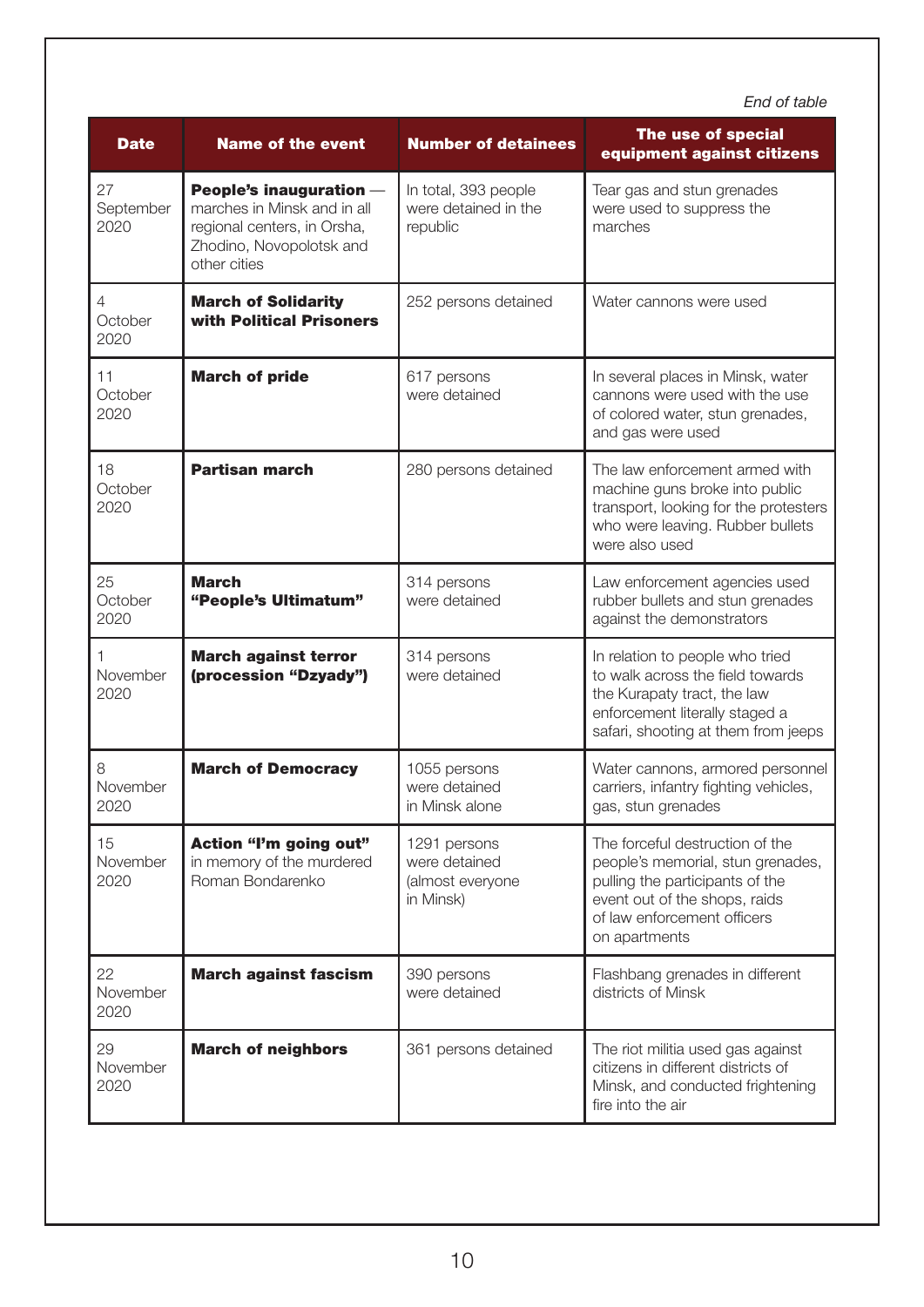Participant of the March of Heroes K. was beaten in Minsk under the following circumstances:

On September 13, he, along with other participants of the peaceful assembly, was in the area of Narochanskaya str. when a group of law enforcement officers drove up to them in minibuses. As the witness explained, people started run away in panic, including him. "*However,* — the witness further explained, — *the law enforcement stopped right in front of me and I had no chance to escape. One officer immediately ran to me, hit me with a gloved fist in the area of my right temple. I lost orientation, and he grabbed my neck with two fingers, tilted me forward, ordered me to look down, folded my arms behind my back and dragged me into this minibus. In front of the minibus, he hit me with his knee in the ribs and threw me into the minibus on the floor, I fell. There was another officer there, they were all in olive-colored uniforms, some with truncheons, some without, in black balaclavas, tall, strong build, I did not notice other markings. The one who, presumably wa the driver of the minibus ordered me to lie down on my knees, rest my head on the floor and fold my arms crosswise behind my neck. I did not resist, did not put up any resistance at all, obeyed. When I got down on my knees, looking at the floor, he struck me at least two blows, presumably with a truncheon, in the area between the right shoulder blade and the spine. I didn't say anything, I didn't ask for anything, I just tried to lie as quietly as possible*"*.*

In Grodno, during a protest on October 4, 2020, law enforcement detained a 13-year-old girl and pepper gas was sprayed into her face. According to the head of the department of information and public relations of the Internal Affairs Directorate of the Grodno Regional Executive Committee E. Dudko, during the detention of her father, the girl "*poured a bottle of cola over the employee of the internal bodies*". Why did the law enforcement have to use special equipment to detain a minor, there was no comment.<sup>1</sup>

The victim M., a participant in the **March of Pride** on October 11, describing the events of that day, explained the following:

"… *Somewhere around four o'clock my friend and I were moving towards Stella and riot militia were already pushing people back. As a result, people walked towards Timiryazeva Street, everyone walked calmly and a convoy of riot militia followed us. At some point, not reaching two hundred meters from Timiryazeva, riot policemen ran at us. My friend and I were at the end of the column, and they began indiscriminately to simply grab the people closest to* 

<sup>1</sup> https://www.dw.com/ru/protesty-v-belarusi-aleksievich-opasaetsja-chto-ee-ne-vpustjat-vstranu/a-55149249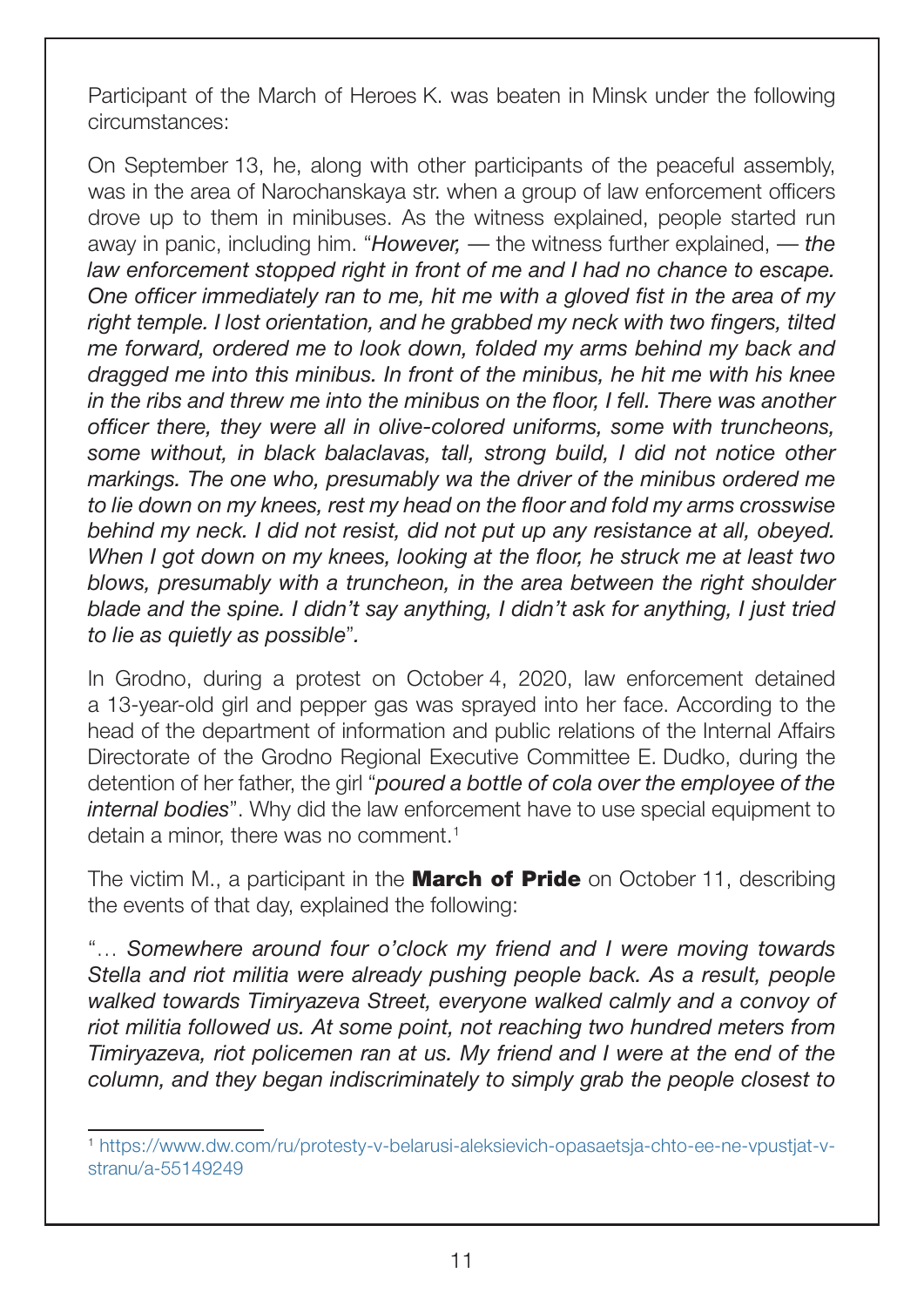*them and beat them with truncheons. I got about three or four blows, now it's hard to say, one of which hit the head. The rest — hand and back. 3–4 people were beating people before our very eyes*»*.*

On October 12, 2020, First Deputy Minister of Internal Affairs, Head of the Criminal Militia G. Kazakevich said: "*Employees of the internal affairs bodies and servicemen of the internal troops will not leave the streets and, if necessary, will use special equipment and military weapons*".2

According to the testimony of citizen O., a participant in the **Partisan march**, on October 18 he was detained near the Chervenskiy market, at the intersection of Aranskaya and Mayakovsky streets. While inspecting his personal belongings, a poster with the inscription "Tikhanovskaya is my president" was found. After inspecting the belongings, people without insignia took him into a minibus, where they hit him several times on the head, despite the fact that he did not offer resistance and did not insult them in any way.

On October 25, the **People's Ultimatum march** took place in the country — the most crowded march in September-October, in which more than 200000 demonstrators took part. Law enforcement agencies used rubber bullets and flash bangs against the demonstrators. As it became known, the order to disperse the procession on Orlovskaya street gave personally Alexander Lukashenko.3 After the demonstration was dispersed, the law enforcement broke into the apartments of nearby houses and by force pulled out the citizens who had taken refuge there.

On October 30, at a meeting with the staff of the Ministry of Internal Affairs, Alexander Lukashenko, referring to the topic of peaceful assemblies, said the following: "*From now on, especially in the apartments of citizens where they hide, we are not capturing anyone. If someone touches a soldier, he must leave at least without hands. I say this publicly so that everyone understands our further determination. From now on — that's it. We have nowhere to retreat, and we are not going to retreat. Who is ready, we will act*".4

According to the doctor of the emergency hospital on November 8,"*Eight patients have injuries of varying severity, which may be associated with detentions.* 

<sup>2</sup> [https://www.belta.by/society/view/kazakevich-pravoohraniteli-ne-ujdut-s-ulits-i-v-sluchae](https://www.belta.by/society/view/kazakevich-pravoohraniteli-ne-ujdut-s-ulits-i-v-sluchae-neobhodimosti-budut-primenjat-boevoe-oruzhie-410615-2020/)[neobhodimosti-budut-primenjat-boevoe-oruzhie-410615-2020/](https://www.belta.by/society/view/kazakevich-pravoohraniteli-ne-ujdut-s-ulits-i-v-sluchae-neobhodimosti-budut-primenjat-boevoe-oruzhie-410615-2020/)

<sup>&</sup>lt;sup>3</sup> [https://yandex.by/news/story/Lukashenko\\_prikazal\\_razognat\\_protestuyushhikh\\_v\\_](https://yandex.by/news/story/Lukashenko_prikazal_razognat_protestuyushhikh_v_voskresene--61049be1244717024c46260b064043b0?lang=ru&wan=1&stid=KTDLZn-U7p9dX0FgTfoI&persistent_id=7341) [voskresene--61049be1244717024c46260b064043b0?lang=ru&wan=1&stid=KTDLZn-](https://yandex.by/news/story/Lukashenko_prikazal_razognat_protestuyushhikh_v_voskresene--61049be1244717024c46260b064043b0?lang=ru&wan=1&stid=KTDLZn-U7p9dX0FgTfoI&persistent_id=7341)U7p9dX0FgTfol&persistent\_id=7341

<sup>4</sup> [https://www.belta.by/president/view/dalshe-vse-nam-otstupat-nekuda-i-my-otstupat-ne](https://www.belta.by/president/view/dalshe-vse-nam-otstupat-nekuda-i-my-otstupat-ne-sobiraemsja-lukashenko-predupredil-uchastnikov-413359-2020/)[sobiraemsja-lukashenko-predupredil-uchastnikov-413359-2020/](https://www.belta.by/president/view/dalshe-vse-nam-otstupat-nekuda-i-my-otstupat-ne-sobiraemsja-lukashenko-predupredil-uchastnikov-413359-2020/)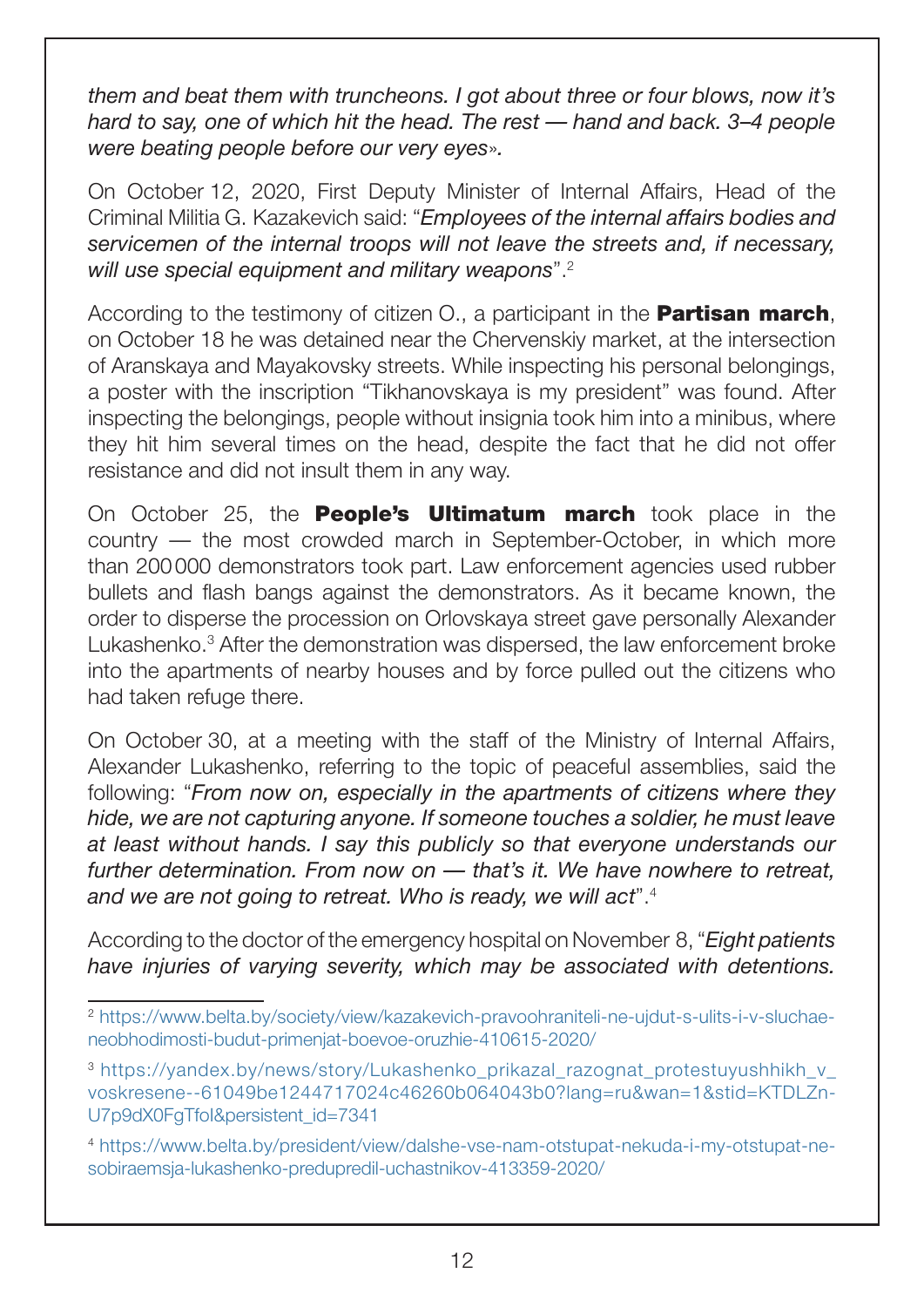*Closed craniocerebral trauma, concussion, bruises of the soft tissues of the*  face are the main ones. There were also fractures of the bones of the hand. *fractured ribs*".5

Here is the published information of eyewitnesses about what was happening on November 15 (the action "I go out" in memory of the murdered Roman Bondarenko): "*In the house at 1 Smorgovsky tract, which is located next to the «Ploshchad Peremen», law enforcement officials are searching apartments. On the 16th floor, they cut the door... They go from top to bottom, enter the apartments, check the passports of the tenants and the presence of strangers in the apartment. In neighboring houses, they also walk along the entrances. From the house at 62 Chervyakova, located opposite, people are taken out with bags — ready for serving the arrests*".6

In addition to the above-mentioned Sunday marches in Minsk, which were attended by dozens, and on some days hundreds of thousands of citizens, Women's Marches were held on Saturdays, on Mondays — Marches of pensioners, on Thursdays - Marches of people with disabilities. Students and university professors and medical workers also expressed their public peaceful protest against the lawlessness of the authorities.

The facts of the use of special equipment against medical workers, students and pensioners were noted.

In total, according to data posted in open sources, as of November 22, more than 30300 people were detained for participating in protest actions in the republic, and often these detentions were accompanied by unjustified use of violence.

In the overwhelming majority of cases, the detention of citizens during peaceful assemblies was carried out by law enforcement officers in balaclavas without identification marks in black uniforms (riot police, cadets of the Academy of the Ministry of Internal Affairs and officers of various militia departments), in camouflage uniforms — soldiers of the Interior Ministry troops , in civilian clothes and balaclavas (employees of GUBOPiK and Special operation forces of the Armed Forces of the Republic of Belarus), and sometimes in olive (presumably the Almaz or KGB Alfa group of the Interior Ministry) uniform.

<sup>5</sup> [https://health.tut.by/news/medical\\_news/707296.html?](https://health.tut.by/news/medical_news/707296.html?)

<sup>6</sup> [https://www.dw.com/ru/belarus-v-londone-unichtozhen-memorial-pogibshimv-belarusi](https://www.dw.com/ru/belarus-v-londone-unichtozhen-memorial-pogibshimv-belarusi-aktivistam/a-55603791)[aktivistam/a-55603791](https://www.dw.com/ru/belarus-v-londone-unichtozhen-memorial-pogibshimv-belarusi-aktivistam/a-55603791)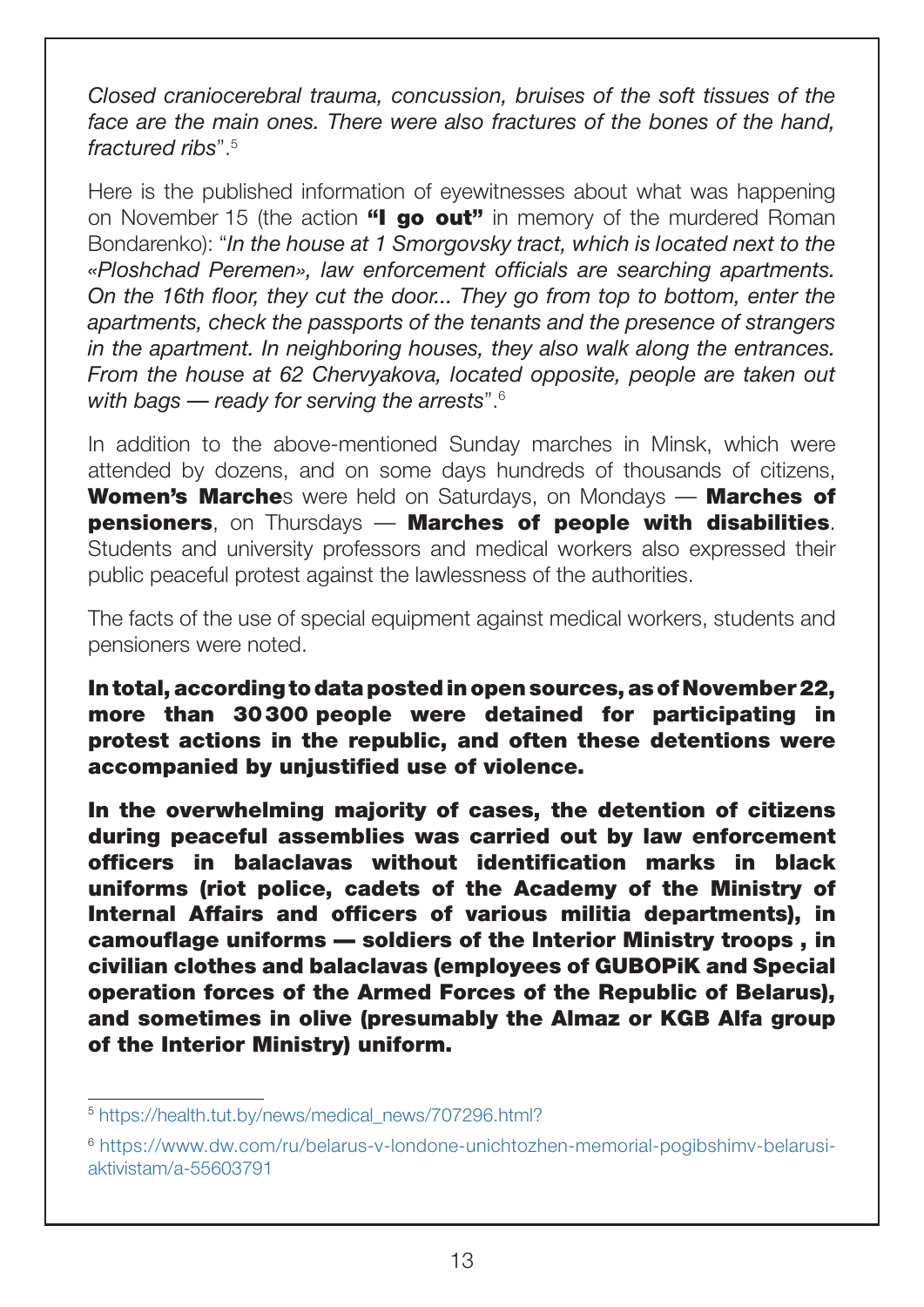During the arrests, a large number of citizens received bodily injuries of varying severity.

We do not have systematized information about the number of injured people and the nature of the injuries they received.

However, according to data published by the Mediazona portal, during the protests in August-September 2020 alone, at least 1373 people (1316 men and 57 women) were injured by the actions of law enforcement officers in Minsk, about 500 people were beaten during the rallies, every third was injured of moderate severity and mutilation.<sup>7</sup> In presenting its data, Mediazona refers to sources in the Investigative Committee and other law enforcement structures of Belarus.

We believe that by now the number of citizens who have received injuries from representatives of law enforcement agencies has increased significantly. Most of the victims of violence at peaceful gatherings are young men. The average age of the wounded is 31 years. The most serious injuries are from special equipment: rubber bullets and stun grenades.

From the **injuries from rubber bullets** (40 cases), it is clear that during the suppression of the protests, the law enforcement aimed at the head, chest and stomach; such shots inflicted the most serious injuries.

According to the same source, another participant in the rally, a 37-year-old man, was shot through the chest on the right and damaged his lung, in connection with which he was in a coma for three days. A 24-year-old protester was shot in the stomach what damaged his small intestine.

When hit in the head, rubber bullets led to craniocerebral injuries and fractures of the bones of the face. For example, a 40-year-old protester, after he was shot, got into hospital with diagnoses of "closed craniocerebral trauma, concussion, multiple gunshot wounds in the lower jaw on the right". He also suffered injuries to his chest, abdomen and left thigh. For a 29-year-old protester, a rubber bullet punctured the maxillary sinus and fractured the nose with displacement of bone fragments. Another victim was shot in the eye: he received a severe concussion.

**Flashbangs mutilated** protesters en masse. When they hit the crowd, the grenades exploded at the level of the hips and below, but lacerated wounds from shrapnel remained throughout the body, and the blast wave led to concussions and head injuries. Such explosions left no less serious injuries than rubber bullets.

<sup>7</sup> https://mediazona.by/article/2020/10/13/minsk-beaten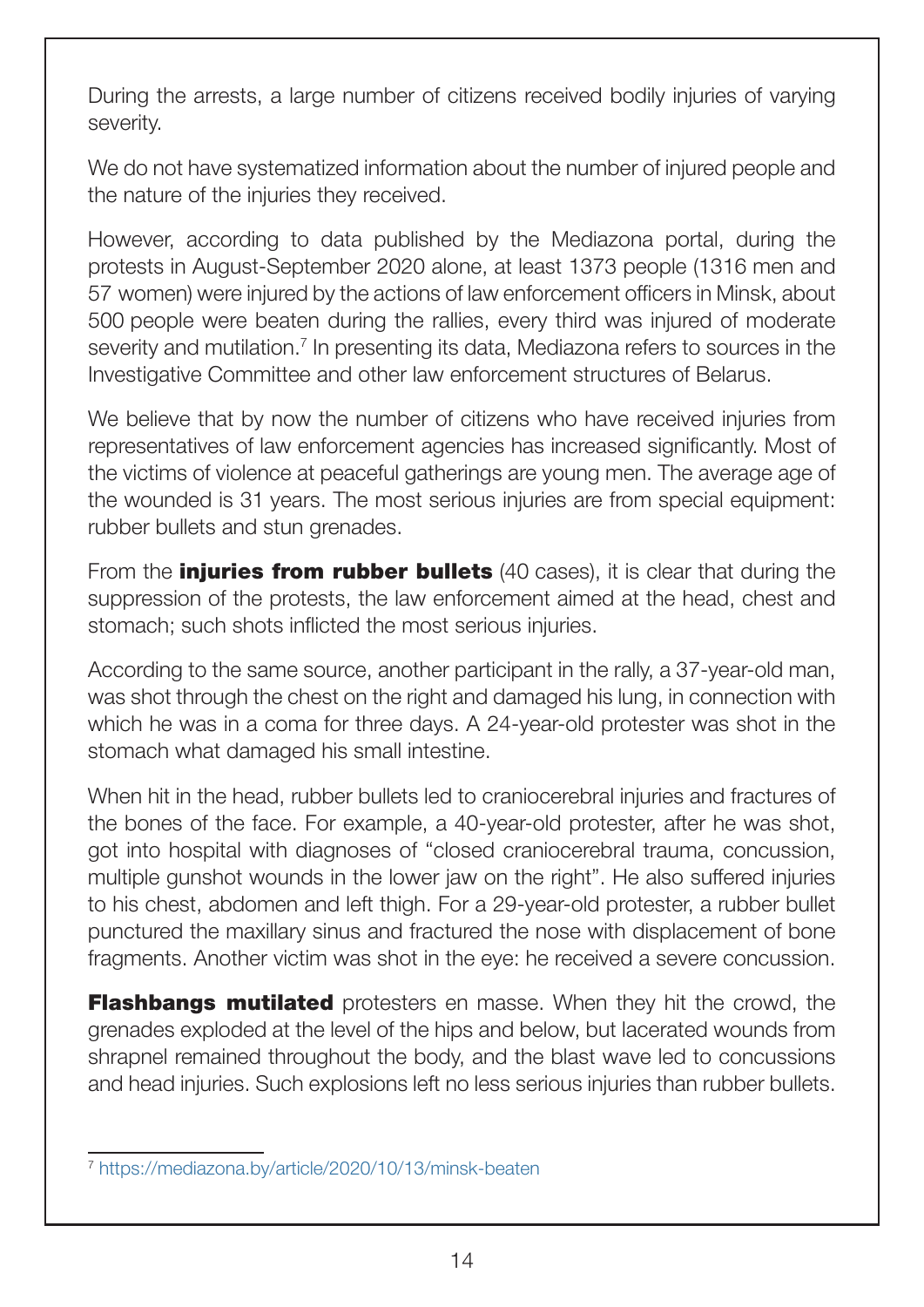One of the victims, a 30-year-old man, had his right foot torn off by the explosion. Two other protesters sustained a comminuted fracture of a toe on their left hand and a comminuted fracture of the left foot and fibula with displaced fragments. A 33-year-old man was diagnosed with a fracture of the transverse process of the lumbar vertebra after a grenade explosion.<sup>8</sup>

On October 25, in Minsk, on Orlovskaya Street, the law enforcement [used](https://translate.google.com/translate?hl=ru&prev=_t&sl=ru&tl=en&u=https://news.tut.by/society/705342.html) special equipment, including stun grenades, against protesters in Minsk. Citizens say about wounds in the leg with grenade shrapnel, in the back — with rubber bullets that day, as well as beatings with truncheons on the head.<sup>9</sup>

Doctors report that since during hospitalization, the data of patients who were brought by the ambulance to the hospital with injuries are automatically transferred to the law enforcement agencies, some people refuse hospitalization or do not go to clinics at all.10

Due to the severity of the wounds, most of the victims of special equipment were admitted to hospitals from the street, bypassing the militia department and isolation wards. The most severe patients were sent to the military hospital, the less injured were distributed between city hospitals and an emergency hospital.<sup>11</sup>

In the evening of November 11, in the courtyard of his house on the street Chervyakova in Minsk ("Ploshchad Peremen"), presumably by people belonging to Alyaksandr Lukashenka's inner circle, and by law enforcement officers, 31-yearold Roman Bondarenko was detained and taken to the Tsentralny district militia department of Minsk. On the night of November 12, Roman Bondarenko from the militia department in a coma was admitted to the emergency hospital, where he died without regaining consciousness.

Cause of death: severe closed craniocerebral trauma, acute subdural hematomas over both hemispheres of the brain, cerebral hemorrhage, soft tissue injuries.12

10 Ibid

<sup>8</sup> <https://mediazona.by/article/2020/10/13/minsk-beaten>

<sup>9</sup> <https://news.tut.by/society/705410.html>

<sup>11</sup> <ttps://news.tut.by/society/705410.html>

<sup>12</sup> <https://nn.by/?c=ar&i=262264&lang=ru>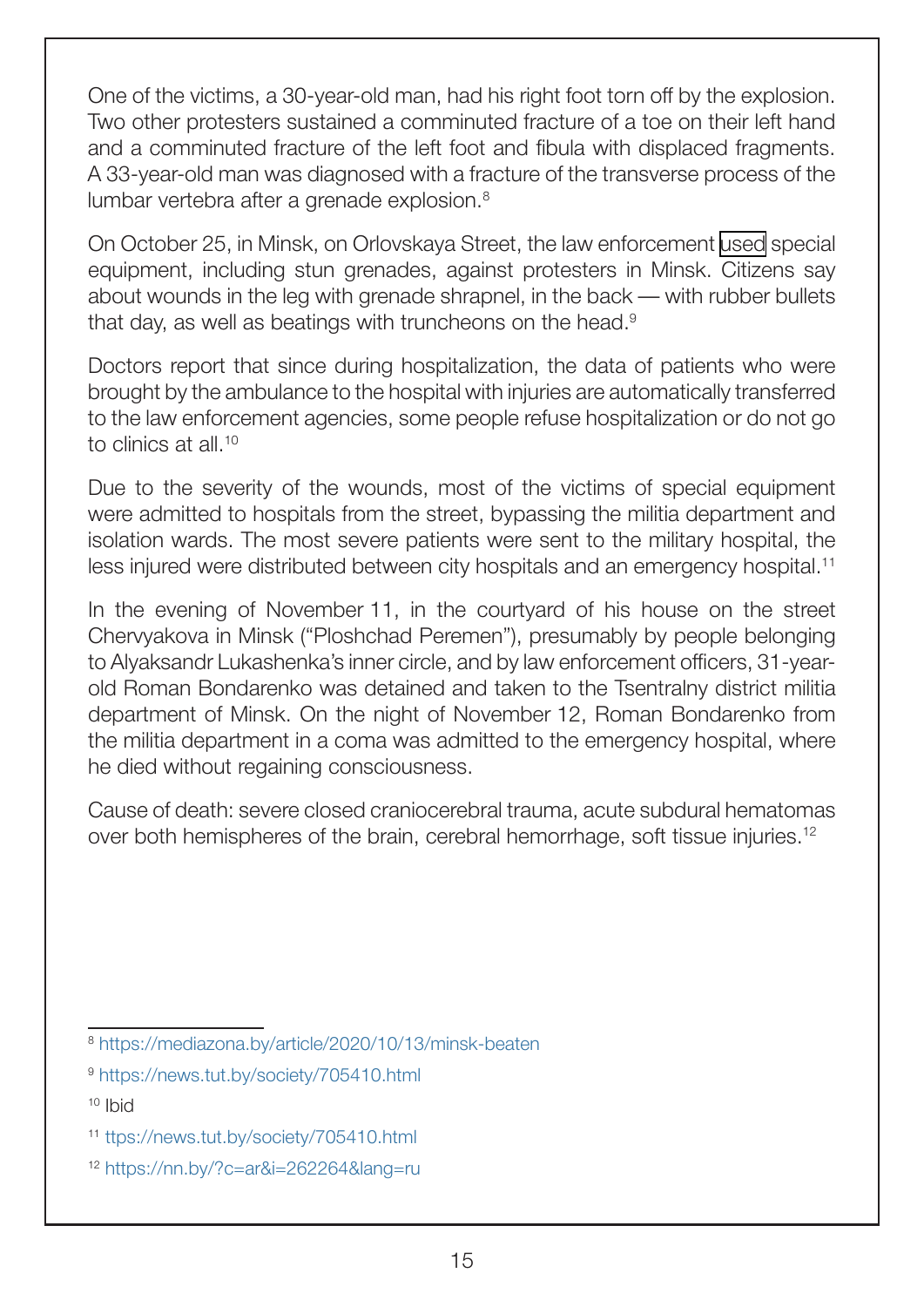## <span id="page-15-0"></span>Torture and cruel inhuman treatment in special vehicles of law enforcement

#### Delivery of detainees to militia departments

There were beatings in special vehicles after the detention and before the people were taken to the militia departments. The beatings were carried out by officers of the Riot Police (OMON). The level of violence and the severity of injuries varied depending on the specific group of OMON officers. The presumable reason is the mood of the riot police.

For example, on October 12, riot militia officers beat detainees in the Kamennaya Gorka area in a minibus, and kicked them in the face for having a white–red– white flag.

Many of the detainees were demanded to show and unblock their phones; they were beaten for insubordination.

So, on September 27, at Independence Avenue, in a minibus, officers in black uniforms and balaclavas, presumably OMON officers, beat the detainee until he lost consciousness, beat him in the groin for refusing to provide the phone password. Medical assistance was not provided to him, he regained consciousness only at the militia department.

There are cases of beatings during transfers from one special vehicle to another special vehicle (paddy wagon). The detainees were beaten on the legs with truncheons, urging them on.

Some of the detainees had their hands fixed behind their backs with plastic construction cable ties, while the hands were squeezed very hard. Despite the moans of the detained people, the ties were not loosened. As a result, the hands quickly became numb, turned blue and sensitivity did not return for a long time. Some of the detainees — "active participants or organizers", according to the OMON, were marked with red paint (forehead or the outer side of the palm). This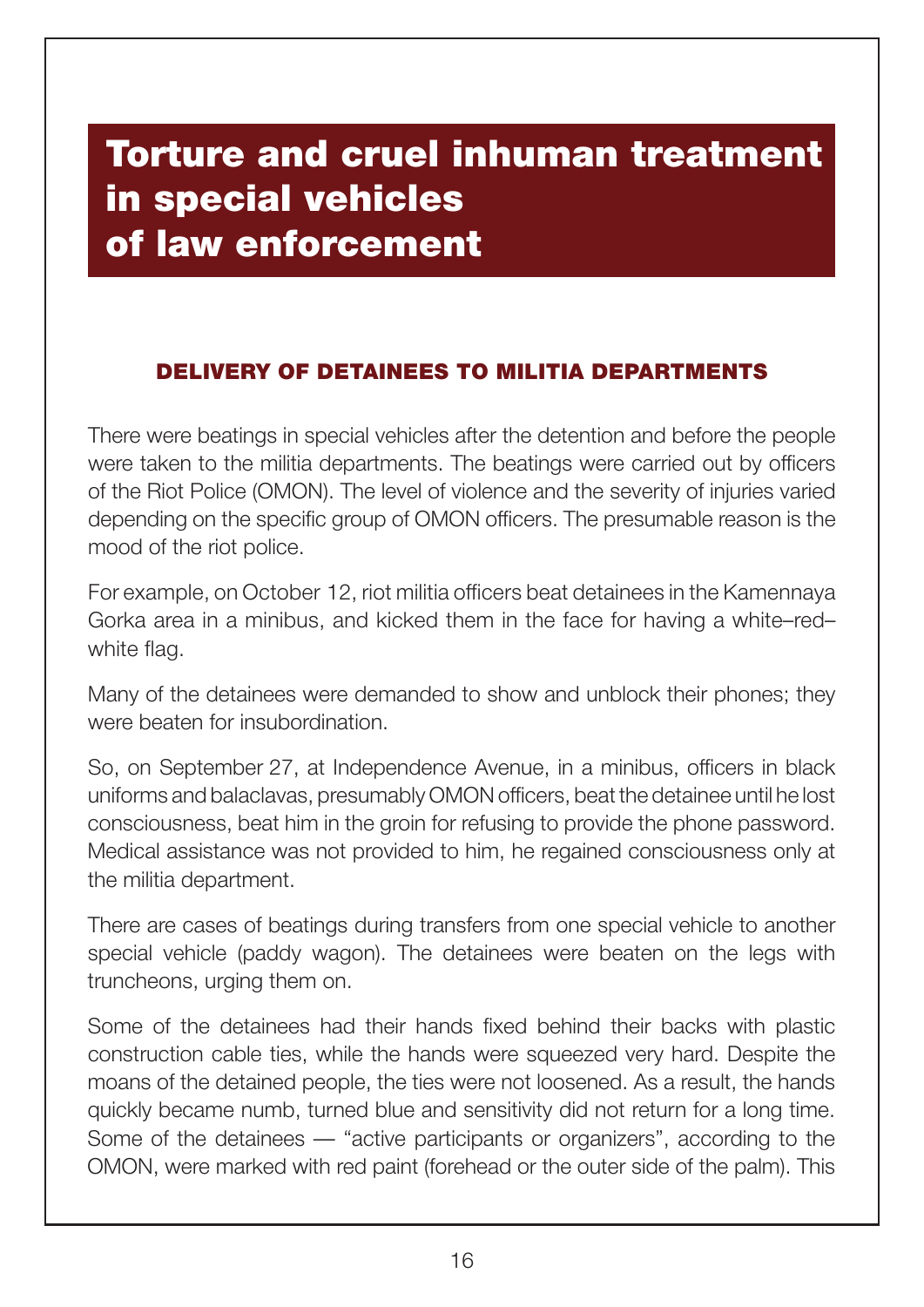<span id="page-16-0"></span>mark means that attitude to such people will be much tougher on the part of the law enforcement than towards the rest. Some were tagged only for speaking in Belarusian.13

When transporting people in minibuses, they were put on their knees on the floor and required to lower their heads to the seats or face down on the floor. In paddy wagons, detainees were either kneeled on the floor, or several people were locked up in special sections ("glasses") designed for one person: 5–6 people were kept in sections of approximately 1.5  $m^2$  each, in sections of 1  $m^2$  — 3–4 people. There was not enough oxygen in these departments, people were suffocating. During the COVID-19 pandemic, such actions pose a threat to the health and lives of detainees.

During the transportation, some riot police officers behaved aggressively, swore obscene language towards the detainees, and threatened. In some paddy wagons, white–red–white flags were spread at the entrance, and the detainees were forced to step on them. This is part of the humiliation of protesters who respect their symbols.

All requests of the detainees for medical assistance were ignored, even if the injuries threatened the health and life of the detainees, people were taken only to the militia departments.

#### Transportation of detainees to other places of detention (transfer)

Arrested and detained persons are transported to other places of detention in two types of paddy wagons: with compartments of  $1-1.5$  m<sup>2</sup> ("glasses") and without compartments with benches on the sides. The overwhelming majority of the respondents said that these "glasses" were packed with people and they did not have enough oxygen, some literally fainted. In November, when it became cold, when people were being transported in stuffy paddy wagons, when they were literally all wet due to the lack of oxygen, riot militia officers opened the door of the paddy wagon — and people froze.

It is known about cases when a paddy wagon, driving away from the militia department, stopped nearby, and riot militia officers beat the detainees inside.

<sup>13</sup> https://www.the-village.me/village/city/whatsgoingon/285925-metki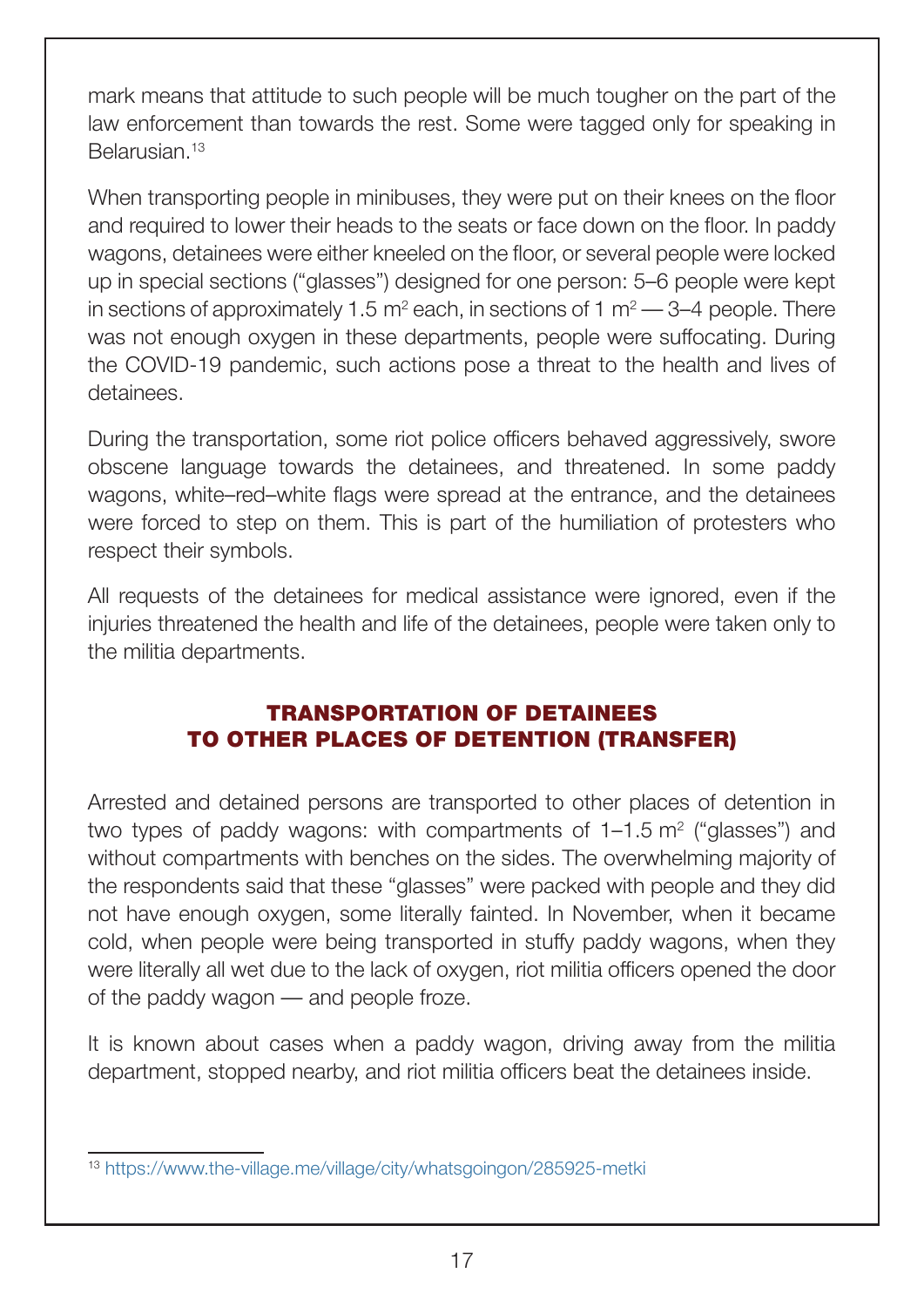So, on October 11, a paddy wagon, having driven a little from the Pervomaisky District Department of Internal Affairs of Minsk, turned off the engine, and the riot policemen began to beat everyone. The guy with the tattoo on his neck was hit the most. They beat and insulted all the detainees because of their political views.

There is evidence that they used an electric shocker, beat them with shields, pointed a weapon in the face and pulled the trigger, the weapon was unloaded.

Some of the transfers were particularly brutal. The arrested were transported in paddy wagons to other places of detention on their knees on the floor, face down, while their hands were tightly tied behind their backs with construction ties. For an hour and a half of driving, people's hands became purple, they suffered from pain. The guards did not loosen the ties. In particular, this was how they were convoyed to the IVS in Zhodino.

Some of the detainees were beaten for political reasons and for reasons of hostile attitudes due to the difficulty of carrying out heavy duty.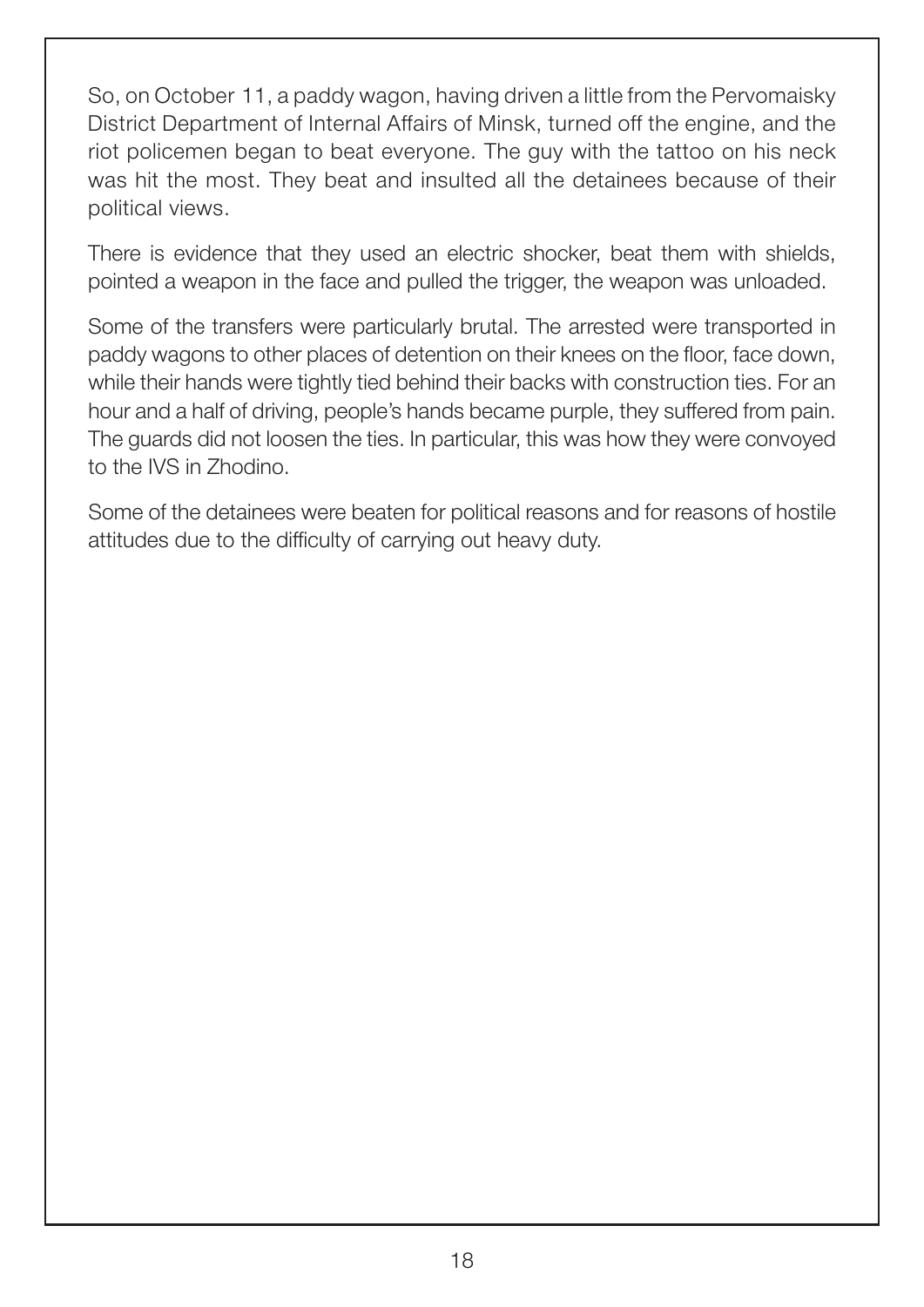## <span id="page-18-0"></span>Torture and cruel and inhuman treatment in the militia bodies (regional departments of internal affairs)

Practically all people detained at peaceful assemblies were taken by riot militia and other law enforcement to militia departments. In Minsk, this is the Department of Internal Affairs of the administrations of Zavodskoy, Leninsky, Moskovsky, Oktyabrsky, Partizansky, Pervomaisky, Sovetsky districts, as well as the Main Directorate for Combating Organized Crime and Corruption of the Ministry of Internal Affairs (GUBOPiK).

#### Delivery and places of detention in militia departments. Conditions of detention

On September 13, those brought to the Moskovskiy District Department of Internal Affairs were kept in the assembly hall (according to the testimony of the detained V.).

On September 26, as the victim explained, the detainees were placed in the garage of the Leninsky district militia department. It is a small room with stone walls, one of which is missing, it was cold there. The detainees were mostly girls. "*We stayed there for several hours, it was very cold*" (victim R.).

On October 11, the detained Sergei, among 50 people, was taken to the Moskovskoe district militia department of Minsk, they were placed on the 4th floor in the assembly hall.

On the same day, those brought to the Sovetsky District Department of Internal Affairs were placed in the basement, put on their knees and with their head resting on the floor. Later they were allowed to stand facing the wall.

On October 18, those brought to the Leninskoe District Department of Internal Affairs were placed in an unheated garage, facing the wall. Detainees were also held in a nearby garage. There were over 60 people. They stood facing the wall, arms behind, legs apart. People stood like that from 15–16 p.m. until 1 a.m.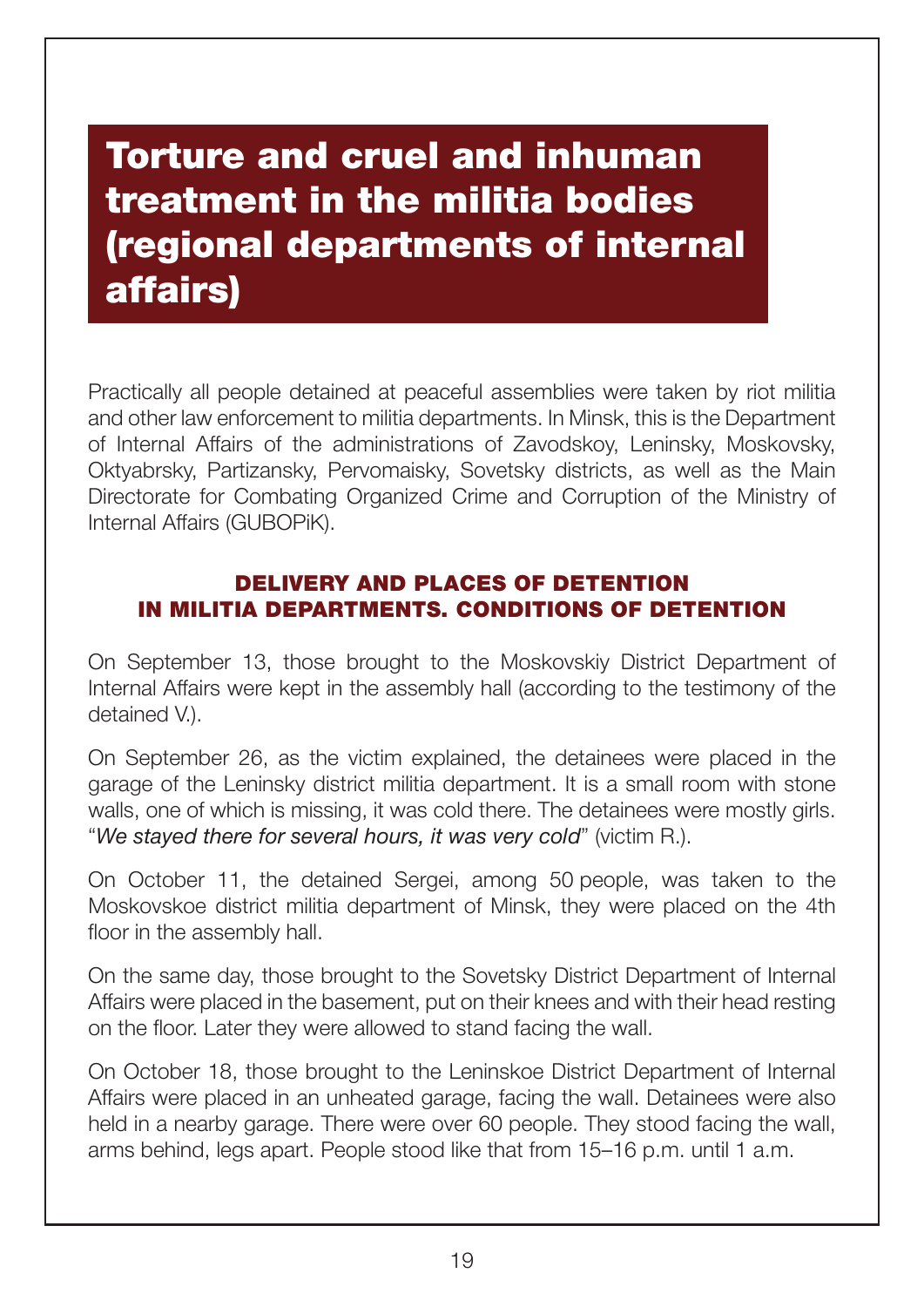On November 8, according to one of the victims, they were taken to the Zavodskoye District Department of Internal Affairs. People were standing along the building, hands behind their backs. The militia officers copied their data and transferred them to the hall, allowed to sit on chairs.

On November 8, the detainees at the Central District Department of Internal Affairs were in the corridor on the 1st floor, facing the wall. When there was not enough space in the corridor, the detainees who were brought in later stood outside for several hours. At that time, it was +8°C in Minsk. Both men and women stood in the street.

On November 8, at the Sovetskiy District Department of Internal Affairs, the detainees stood for several hours in the courtyard of the militia department, facing the fence, with their hands up. The victim Evgenia had to stand for several hours "stretching" (the same position at the fence, but with her arms raised up and her legs wide apart). So the militia officer "punished" her for the speaking out load.<sup>14</sup> By the evening it became very cold, it started raining, people were shaking. On that day, there were 8 detained women in Sovetskiy district militia department. The detainees spent the entire time standing. Only a man with a broken leg and two girls who felt bad were allowed to sit down.

Many detainees on that day noted that they were forced to stand facing the wall in the courtyard of the Sovetsky District Department of Internal Affairs of Minsk with their hands raised up for 12 hours, which caused them severe suffering. A militia officer in a balaklava periodically walked near them and beat those standing with a truncheon on the legs.15

All interviewees noted that they were taken to the toilet, they could drink water from the tap, and some were allowed to use the water they had. Despite the fact that many detainees were kept at the militia departments for up to ten hours or more, they were not provided with food.

On November 8, Irina Markelova, after being arrested, was taken to the Zavodskoy District Department of Internal Affairs. "*On the street, we stood facing the wall for 10–15 minutes, and then we were transferred to the assembly hall, where there were many beaten guys. Some had paint on their faces, their hair was cut, and they limped*".16

<sup>14</sup> <https://lady.tut.by/news/mylife/708361.html>

<sup>15</sup> <https://www.youtube.com/watch?v=dxyzCSBbowI>

<sup>16</sup> <https://news.tut.by/society/707274.html>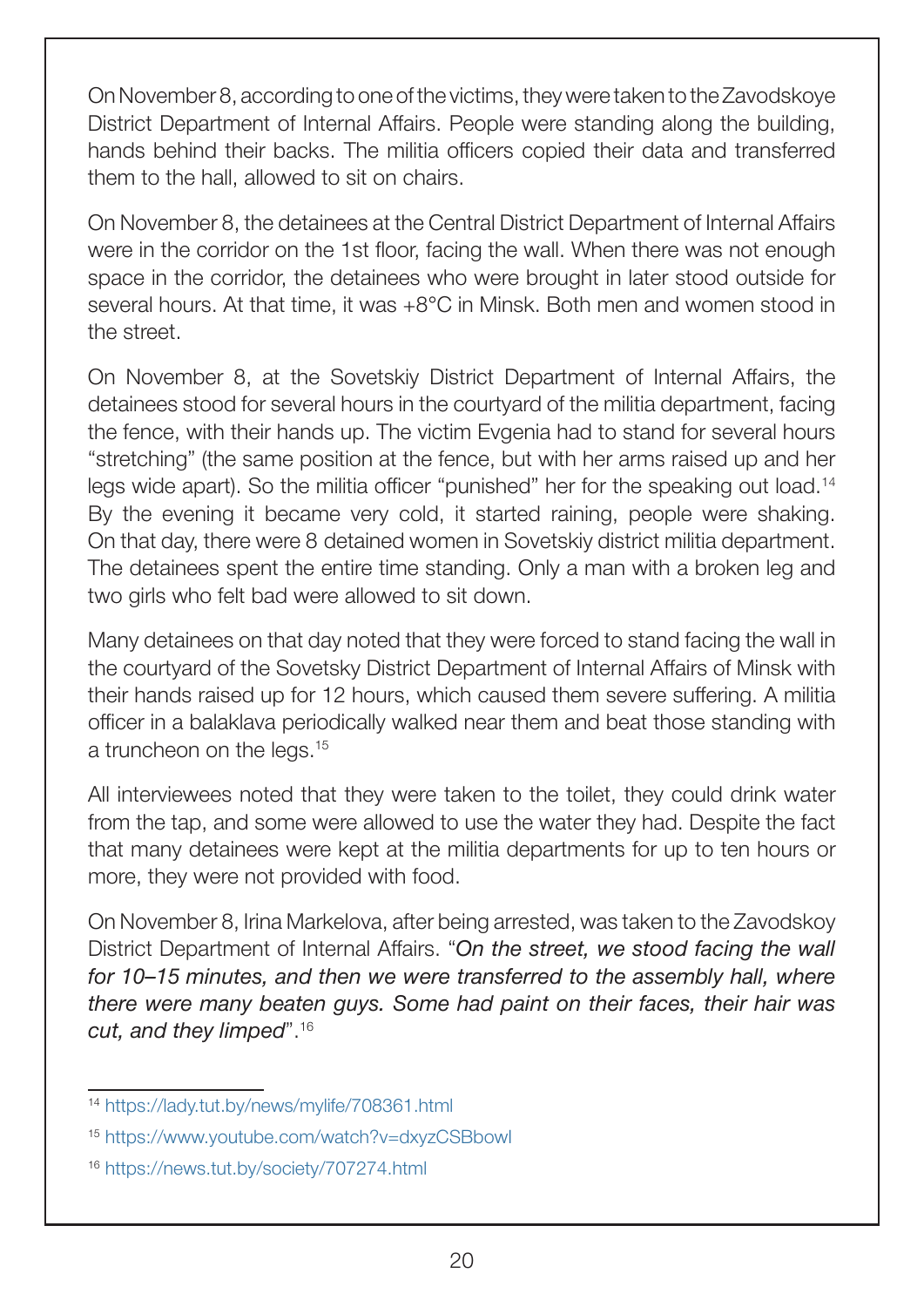<span id="page-20-0"></span>Thus, in violation of the Rules of Detention of an Individual, in respect of whom administrative detention was applied, citizens brought to militia departments were often held in places that were not adapted for this, which caused them mental and physical suffering, it was inhuman, degrading treatment.

#### Notification of relatives about detention and location

On September 2, the victim asked the officers of the Frunzenskiy District Department of Internal Affairs to make a phone call, he was answered: "later, later". As a result, the opportunity to call was not provided.

According to the reports of the detainees on September 26, they asked many times to call their relatives, but they were not allowed to call. All phones were taken away. "*The girls asked to send messages or something else, they were told that it was not supposed to. When he was sent to Akrestsin, his mother saw him through the crack of the fence, and she was told that he was not in this district department of internal affairs*" (according to the testimony of the detained P.).

The detainee on October 4 I was told at the Moskovsky district militia department that I would not be allowed to call. They did not react to my words. Later, the detainee's brother told him that he himself phoned the militia department and there they lied that the relatives had been notified (testimony of K.).

All these actions are a violation of the law — part 3 of Art. 8.2. Of the Procedural Code of the Republic of Belarus — and cause both the detainees and their relatives moral suffering, because the fate of their loved ones was unknown to them for a long time.

#### Physical abuse

On September 2, the victim Aleksey, a doctor, said that when he was brought to the Frunzenskiy district militia department, the riot militia officers who were detaining him pushed him to the floor, struck several blows to the left and right on the head. It was in front of the militia department officers, they did not interfere.

On September 13, the victim was detained together with her son and taken to the Frunzenskiy militia department. At the entrance there were riot militia officers with machine guns. The detainees were forced to leave with their heads down, insulted: "you are nobody, call you nobody. You are not people, just wordless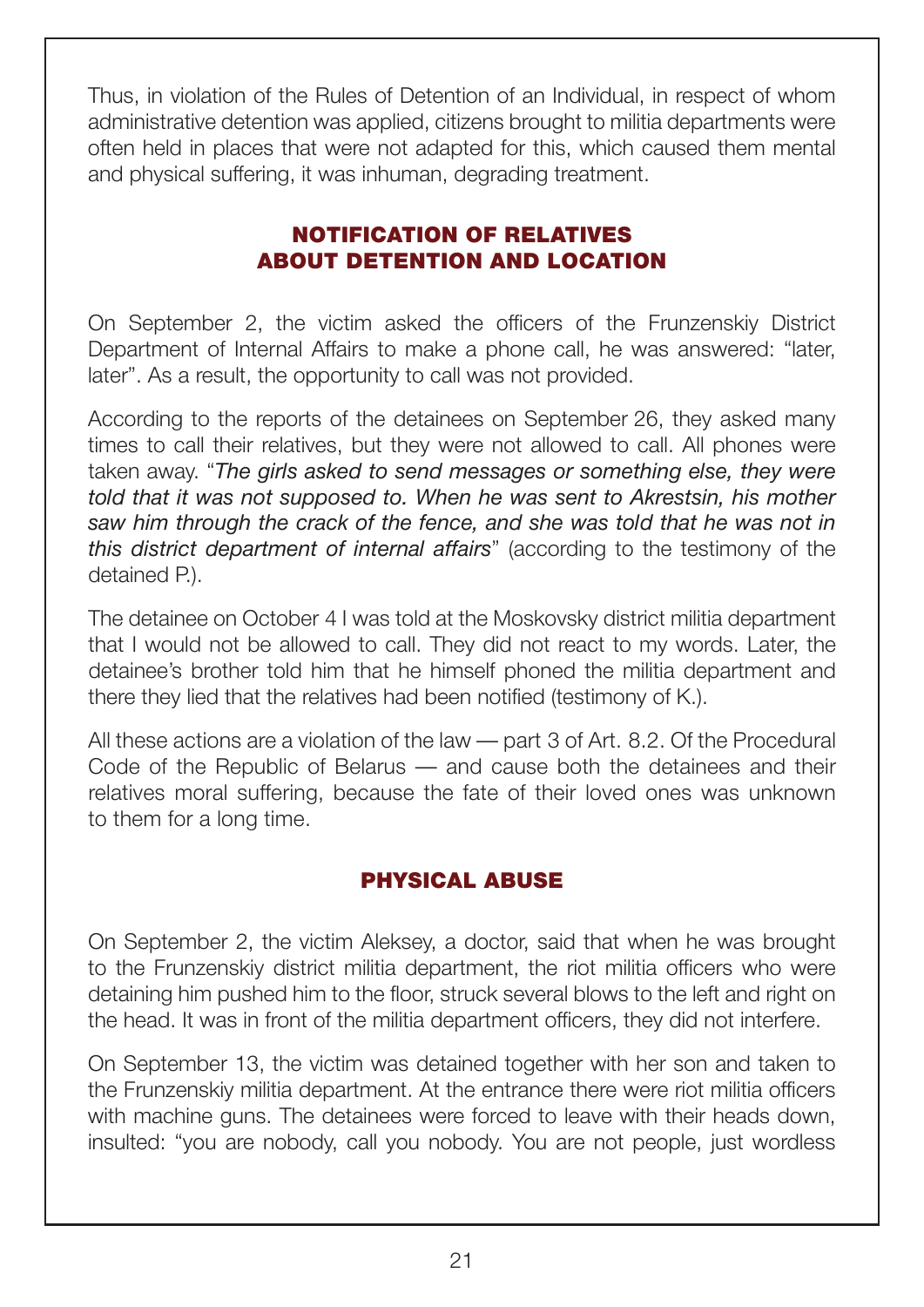<span id="page-21-0"></span>creatures. They put them facing the wall". Their leader selectively took young people and hit them. "*There were militiamen in the yard, they just watched. We were taken to the assembly hall of the militia department. The riot police left. The militia behaved well towards us. It was just amazing*" (message from D.).

"*On September 13, when we were taken to the Central District Department of Internal Affairs, taking us out of the transport, riot militia officers and someone in civilian uniforms «walked us through the corridor»: they made us run towards the garage in a bent position, hands behind our back, while kicks were struck on the buttocks, they punched us on the head. The garage had a concrete, uneven floor, there were many people, presumably between 30 and 50 years old, who knelt with their legs crossed and rested their foreheads on the ground, their arms crossed behind their backs. I realized that I needed to do the same, and in the free space I lay down in this position. It was very painful to lie down, later I could not squat for a week and a half because of pain in my knees, my legs became numb, I could not turn my head, I could not move, I could not do anything. Those who did not obey, judging by the sounds, were beaten*" (victim L.).

The victims noted that the officers of the militia department rarely used physical violence, everything was limited to pushes, single blows to those persons who, in their opinion, behaved incorrectly. Unreasonable violence, actively and massively used by riot militia officers, took place with the tacit consent and non-intervention of militia fficers.

#### Facts of psychological abuse

ПThe victim noted that on September 26 the officers of the Frunzenskiy District militia department generally treated the detainees normally. But one of them, in a green sweater, without a mask, repeated several times: "*Say thank you that you are not beaten*". He took white-red-white flags from the detainees' belongings and destroyed them.

The girl said that it was her personal thing, it costs 30 rubles. There is a check. He laughed at this and said: "*File a complaint against me*" (testimony of S.).

On October 11, Pervomayskiy District Department of Internal Affairs, the detainee notes that the officers behaved correctly, but there were several officers who insulted the detainees and made derogatory statements.

On October 18, the victim explained that the "locals" (officers of the Leninsky District Department of Internal Affairs) did not beat the detainees, but when the riot militia brought a new batch of detainees, they kicked and punched them.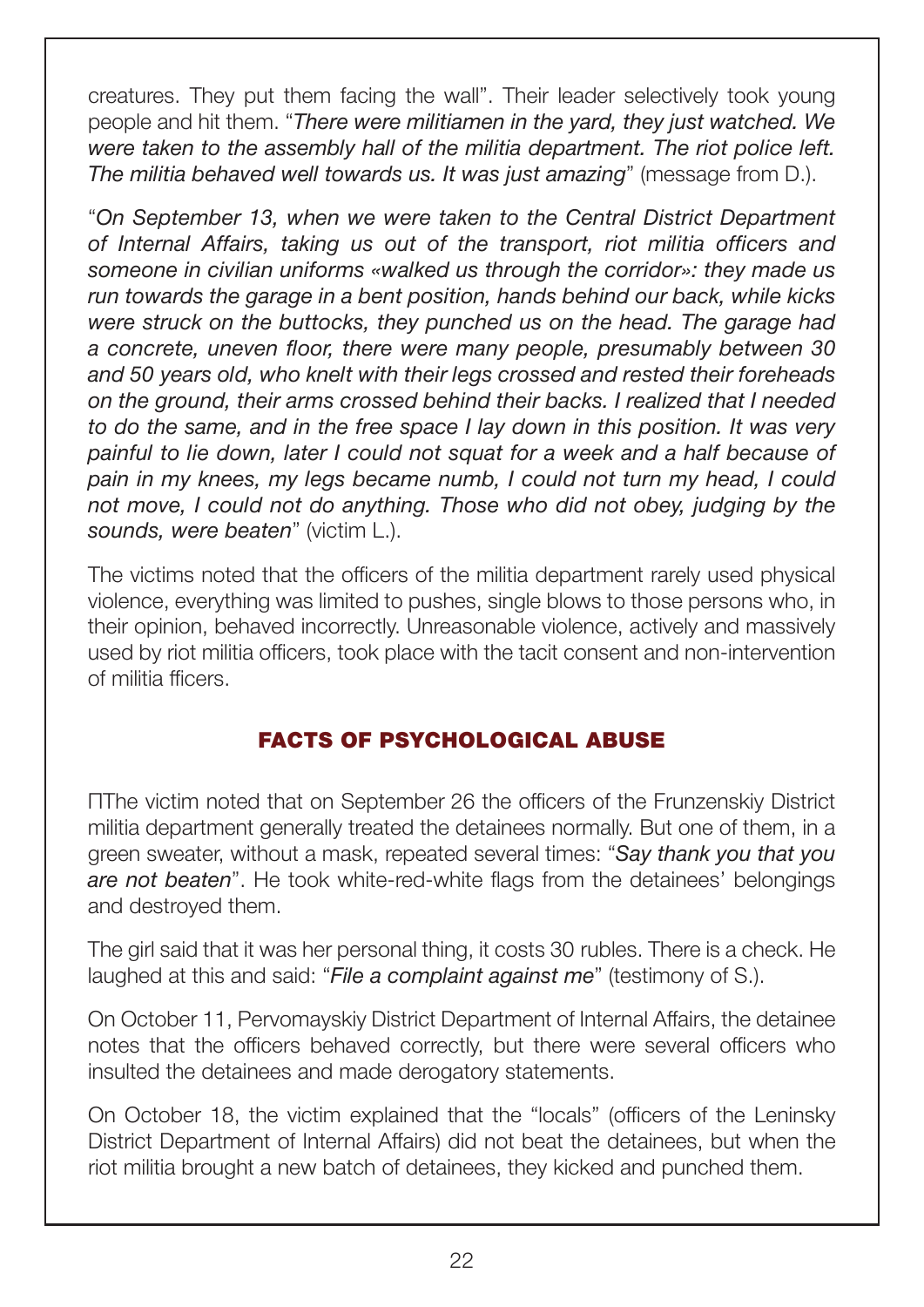<span id="page-22-0"></span>All interviewed persons noted an extremely difficult psychological state caused both by the violence applied to them, and by violence against those who were nearby, as well as by the appearance of the victims who had visible injuries.

#### (Not) providing medical care

On September 2, the man was beaten during his arrest and asked to call an ambulance. The officer's answer was: "not allowed" (testimony of S.)

The detainee informed the Committee that on September 27, his ear was bleeding heavily, but he, like the rest of the detainees, was not called an ambulance, although one of the militia officers reported this to the chief (S.'s testimony).

The victim said that on October 11, officers of the Pervomaisky milita department refused to provide medical assistance to a young man with an eye injury. Another detainee with a bleeding head was taken somewhere, then he returned with a bandaged head (testimony of T.).

On October 12, one of the detainees was taken to the Frunzenskiy district militia department. The state of health was heavy, because riot police were beating him during detention and transfer. He lost consciousness several times, including when he was questioned at the militia department. Only after drawing up a protocol and signing several sheets of materials of the administrative case, the militia officer brought water and tea. With the consent of the superior officer, he called an ambulance, the victim was taken to the hospital (M.'s testimony). Another victim, who was brought to militia department with other 30 people, almost all of whom were beaten, explained that many asked to call an ambulance, but they were denied this (Ch. Testimony).

Thus, the decision to provide medical assistance depended on the discretion of the militia officers. In a number of cases, medical assistance was provided not timely, or militia completely refused to provide it, despite the visible injuries of the detainees.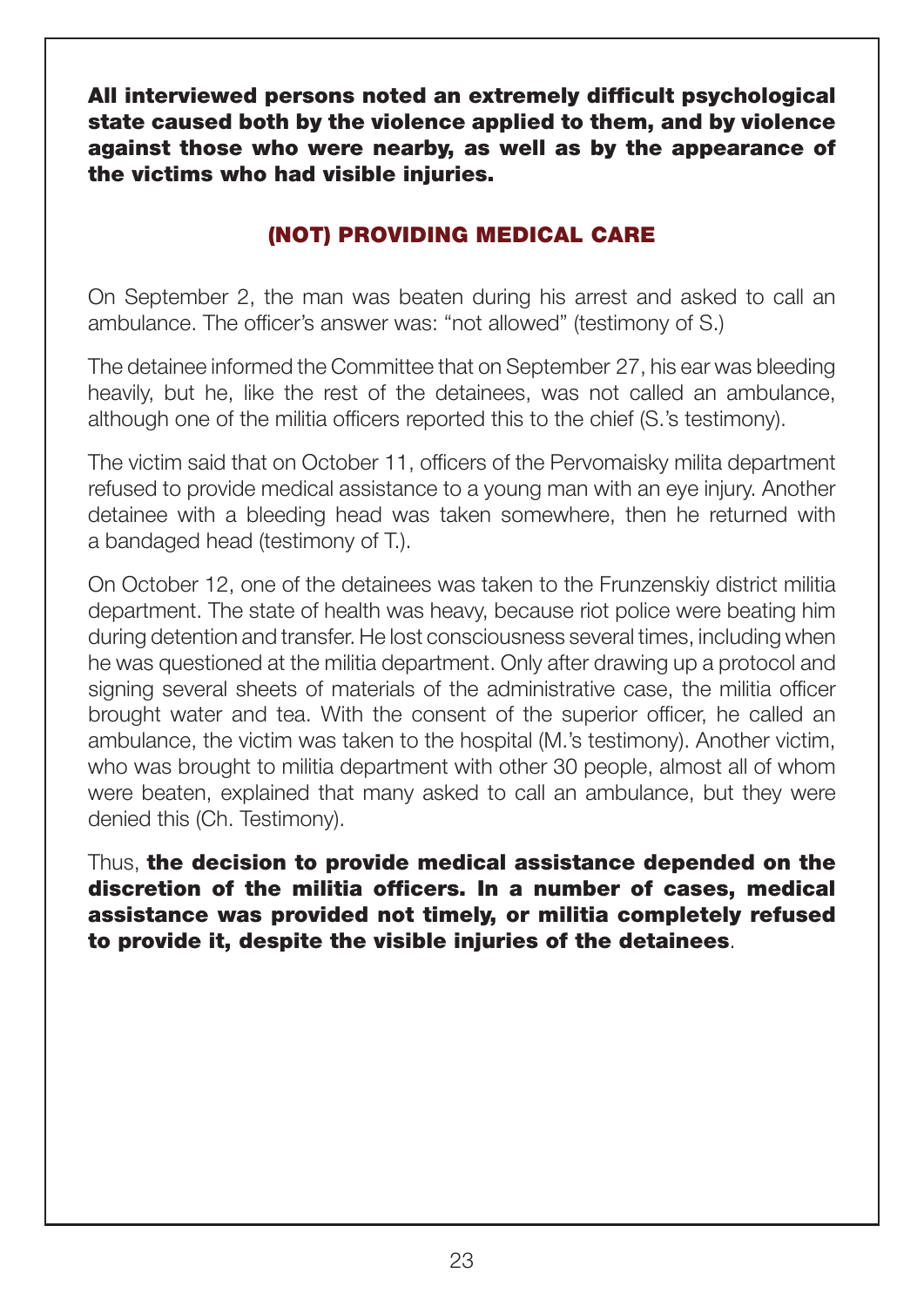## <span id="page-23-0"></span>Torture and cruel and inhuman treatment in places of pre-trial detention of detainees and in places of serving administrative arrest

#### Temporary detention center at 36 Akrestsin Street, (IVS)

Upon admission to the temporary detention facility, some of the detainees were put into narrow rooms with an area of 1square meter ("glasses"), 4–5 people in each. People were left there for 1.5–2 hours.

Officers behave with the detainees in a rude manner, speak obscene words, humiliate, threaten with criminal prosecution. The mattresses and blankets are very dirty and smell very unpleasant. No security and sanitation measures were taken in connection with COVID-19.

There were cases when people who were beaten were immediately taken to a single punishment cell, even 4 people, and kept there for 10 days. At the same time, they were not given mattresses or other bedding. The punishment cell is a room with an area of  $3.2 \times 1.7$  m<sup>2</sup>, with a concrete tiled floor, concrete walls, a stool in the middle, a toilet, and a bed bolted to the wall. There are no windows and ventilation in the punishment cell. They did not take them out for a walk, did not provide medical assistance, and did not provide drinking water. People were forced to sleep on the floor. The staff did not respond to complaints and demands to call the head of the temporary detention facility and stated that the head knew about their situation. Obviously, this was done to hide the injuries of the detainees.

Sergei Maslovsky was detained in punishment cell No. 7 of the IVS for 24 days from 12.10.2020, despite the fact that the medical staff were informed about his poor health condition and heart problems. Already on October 13, 2020, he became very ill, his blood pressure increased, and they had to take him to the hospital. However, a few days later, when his condition stabilized a little, he was returned to the IVS and put in the same punishment cell. Such treatment can be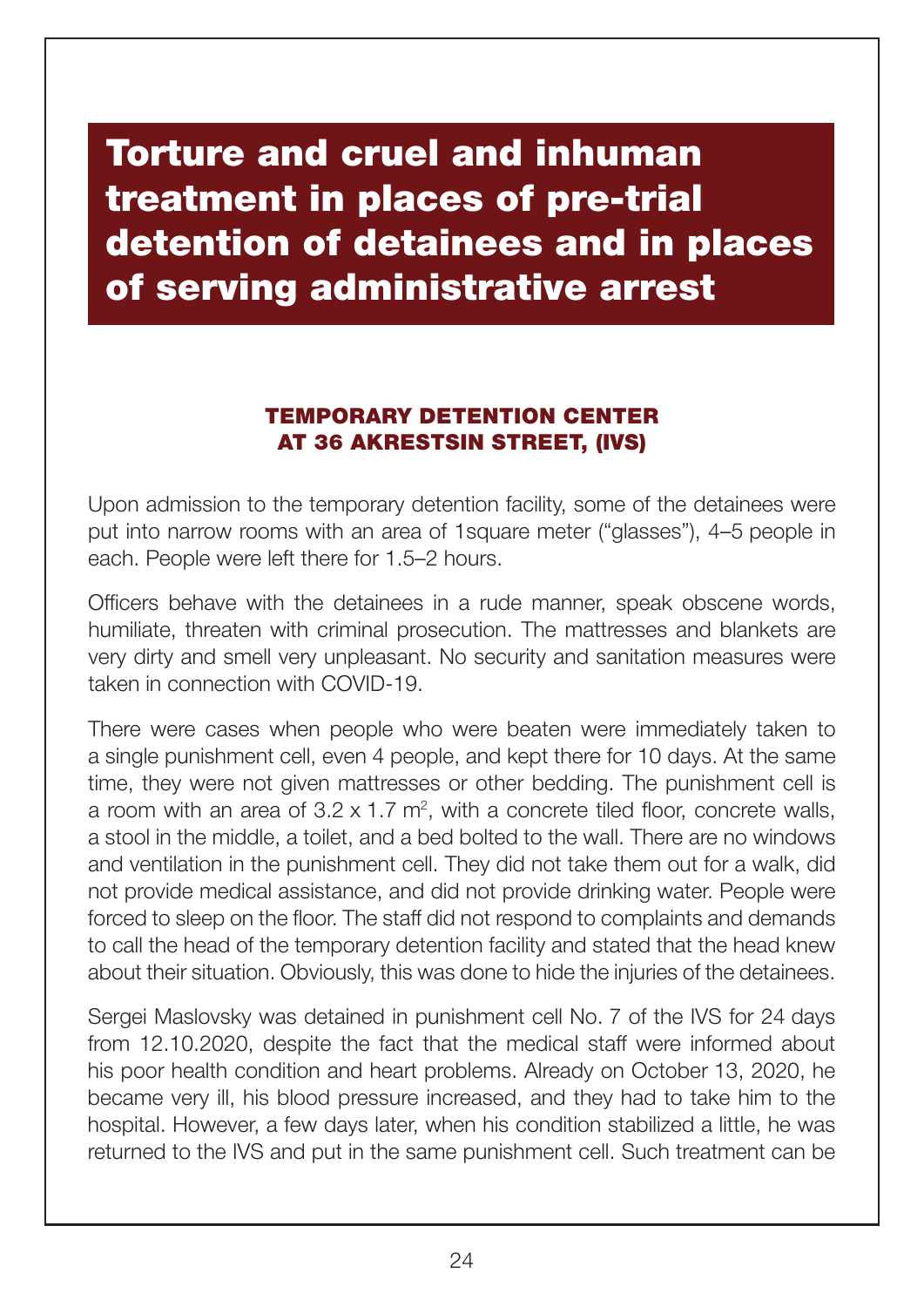<span id="page-24-0"></span>described as torture, which was used as a punishment for a former employee of the internal affairs bodies.

Activist Dmitry Dashkevich was together with him in the same punishment cell from 10/25/2020.

Absolutely all respondents say they have not been provided with drinking water. Many testify that the cells were stuffy, but the vents were not opened, people did not have enough oxygen. At the same time, when there was no heating yet, it was very cold in the cells, especially at night.

Before the trial, some people were not fed, they only brought tea in the morning. Some testify to the confiscation of mattresses, people had to sleep on beds without any bedding.

#### Center for Isolation of Offenders at 36 Akrestsin Street (CIP)

All respondents testify to a boorish attitude when they get there and further communication, people are insulted, they are called "insects". No safety and sanitation measures were taken in connection with COVID-19.

In September it was very cold in the cells, but the vents were not closed. Drinking water was not provided to the cells; they had to drink from the tap. People were not taken to the shower or for a walk.

Elena Levchenko testifies that on September 30 she was detained and taken to the CIP. On October 2, everyone in their cell was ordered to roll up their mattresses and carry them outside the cell. No more mattresses were returned to them. People were forced to sleep on bare bunks for the rest of the 13 days, which made their back hurt. After that, the flush in the toilet and hot water were turned off in the cell. She also got lice. When she told the head of the CIP Yevgeny Shapetko about this, he said that this is done on purpose and he determines the conditions in which the prisoners are here: "*This is all done so that you do not want to return here*". Thus, the head of the CIP admitted that **such inhuman** conditions are being created deliberately.

People awaiting trials are placed facing the wall in the CIP and not are allowed to turn. So people can stand for 3–5 hours. Some testify to the overcrowding of the cells, for example, 8 beds for 10 people in the cell. On the day of the trial, when transferred to another institution, the detainees are not given breakfast.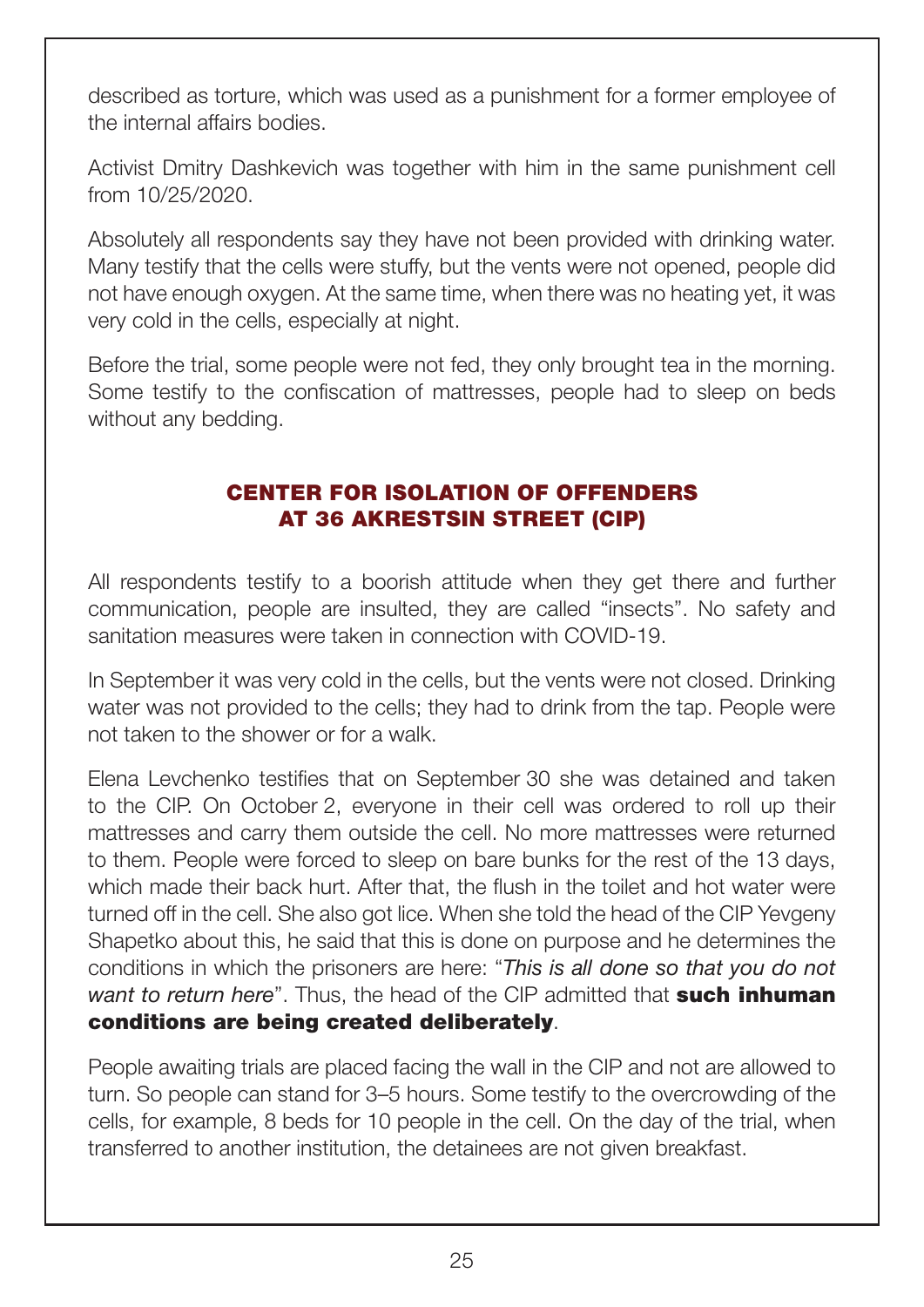<span id="page-25-0"></span>Medical assistance is not provided, and there is no daily round by the health worker. Complaints about deteriorating health are mostly ignored. There is evidence that Olga Kovalkova, a member of the Presidium of the Coordinating Council, demanded medical assistance, but it was not provided.

There are facts when the employees of the CIP did not accept the parcels from the relatives due to the alleged absence of this person in the institution while he was there.

#### Pre-trial prison in Zhodino (IVS Zhodino)

The respondents noted a boorish attitude towards detainees, insults, humiliation, and the use of torture.

People were forced to stand facing the wall for several hours, some with their hands up, while they beat them with a truncheon or rubber band on their legs and buttocks. They were led down long corridors, forced to squat a total of 300 times. Forced to go squatting. Some claim that they were required to crawl on all fours for some distance. For non-compliance with these requirements, guards shouted and could hit. All this was done in connection with the political convictions of the detainees. In one of the rooms, a white-red-white flag lay on the floor, and officers demanded to walk on it, thereby humiliating the dignity of the protesters. Some were insulted during registration, calling them "roosters", "goats", which is considered very offensive in places of detention.

Before the heating was turned on, it was very cold in the cells, people were freezing. All cells have no toilet doors, which does not provide privacy. There was a case when a guard prematurely entered the shower, where women were taking shower.

If the detainees were brought from the militia department, i.e. not yet arrested, then 16 people could be put in a cell for 8 people, there were not enough beds for them. At the same time, mattresses and other sleeping accessories were not provided. Not fed before the trial. There was no toilet paper.

Some interviewees stated that the employees accepted a parcel for them from their relatives, but they did not give it to them, or things were missing from it. They take out for a walk very rarely — once every 5–7 days for 10–15 minutes. They took me to the shower for 7–9 minutes.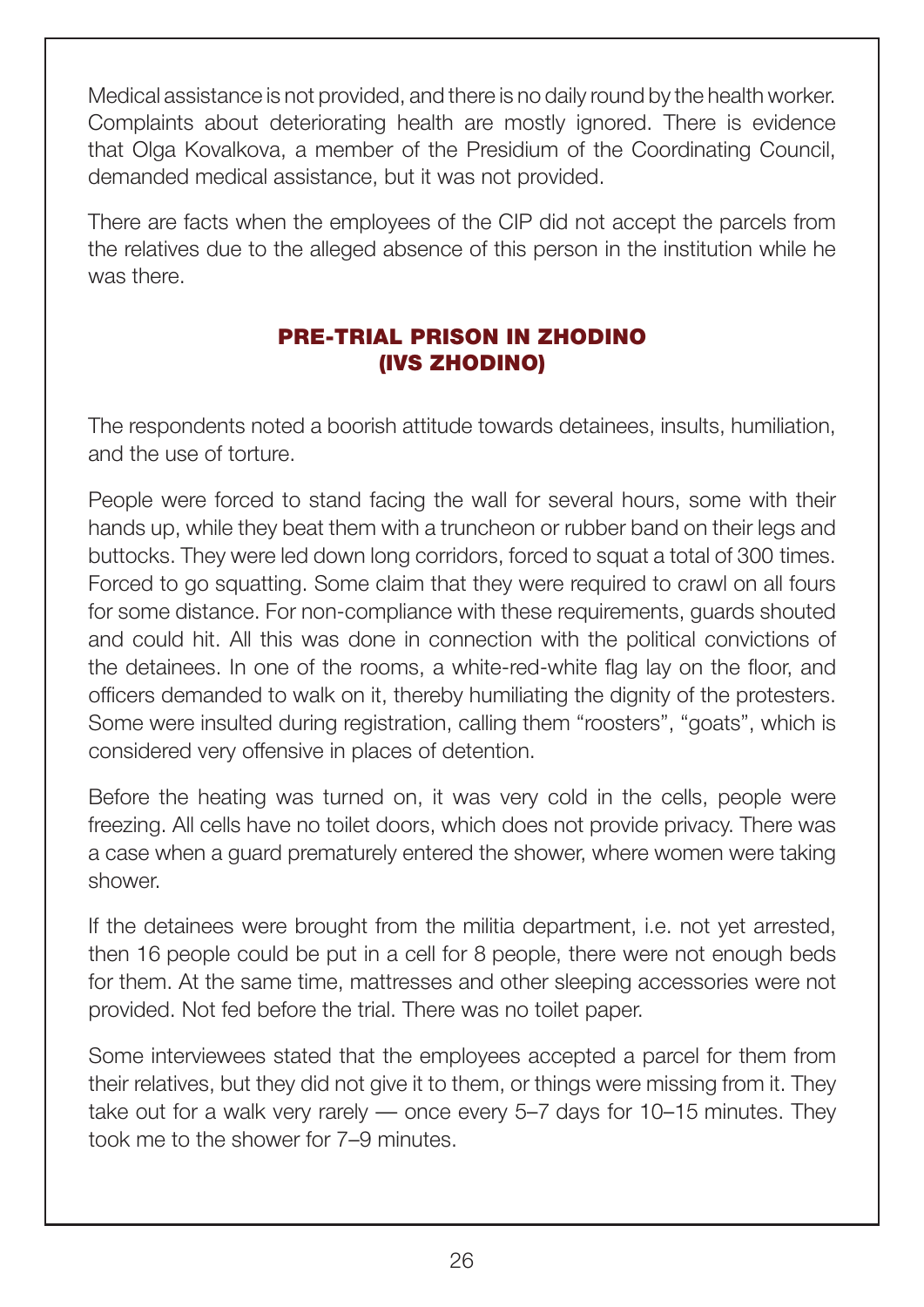<span id="page-26-0"></span>All interviewees stated that prisoners were distributing food. It is obvious that the prisoners do not have any kind of health book, and it is prohibited to involve them in the distribution of food.

Medical assistance is not provided, people with COVID-19 symptoms demanded a medical examination, but apart from paracetamol pills, they were not given anything. PCR test for COVID-19, fluorography or X-rays were not done to anyone. Many fell ill by whole cells: after their release, everyone tested positive for COVID-19, some developed pneumonia.<sup>17</sup> Thus, **people's lives and health** were purposefully endangered.

#### Pre-trial prison (SIZO Baranovichi)

The cells are very cold and damp, which is why the detainees often fell ill. They give out old dirty and damp mattresses and dirty linens.

Sanitary conditions are unsatisfactory, sanitary measures are not being taken as part of the COVID-19 epidemic.

Some cells have three-tiered bunks, very high, difficult to climb and fearful to fall. The distance between the second and third tiers is 40 cm, it is very difficult to get up, you have to bend unnaturally.

*The very conditions of transportation and transfer of detainees, as well as the keeping of people in cells of all institutions, do not comply with sanitary standards and measures that need to be taken for safety in connection with the COVID-19 pandemic. It should be taken into account that these people did not commit criminal offenses and are not dangerous criminals, but only went to peaceful meetings. The state may not place these people in places of detention, thereby not putting their lives at risk in connection with the COVID-19 pandemic.*

*Everywhere in all institutions where detained protesters are serving their arrest, after October 8, they were forbidden to lie and sit on beds from 6 to 22 hours. The mattresses had to be rolled up and folded on the top bunk. It was only allowed to sit at the table on wooden benches or walk. The bright fluorescent lamps were no longer turned off at night. They banned the* 

<sup>17</sup> <https://health.tut.by/news/disease/709459.html>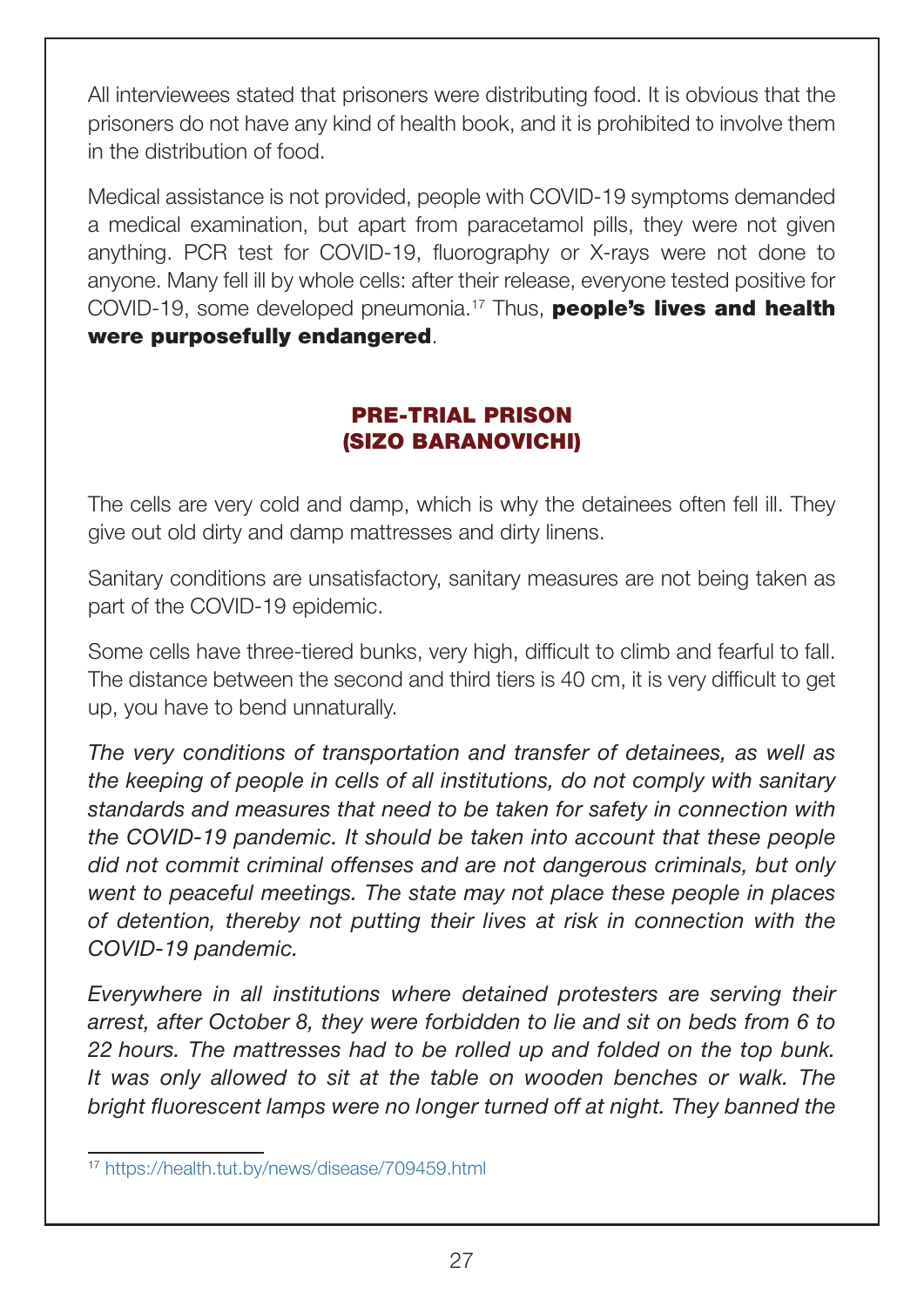*transfer of cigarettes, as well as pens and paper, which makes it impossible to appeal against administrative arrest in a timely manner. According to the staff, this was done after inspections from Minsk by order of the Ministry of Internal Affairs, in order to specifically worsen the conditions of detention of the protesters.* 

*Courts considering cases of people detained for peaceful gatherings do not pay attention to beaten people and inhuman conditions of their detention, even when it is said in court about it. As state officials, judges are obliged to take measures to prevent torture, cruel and inhuman treatment.*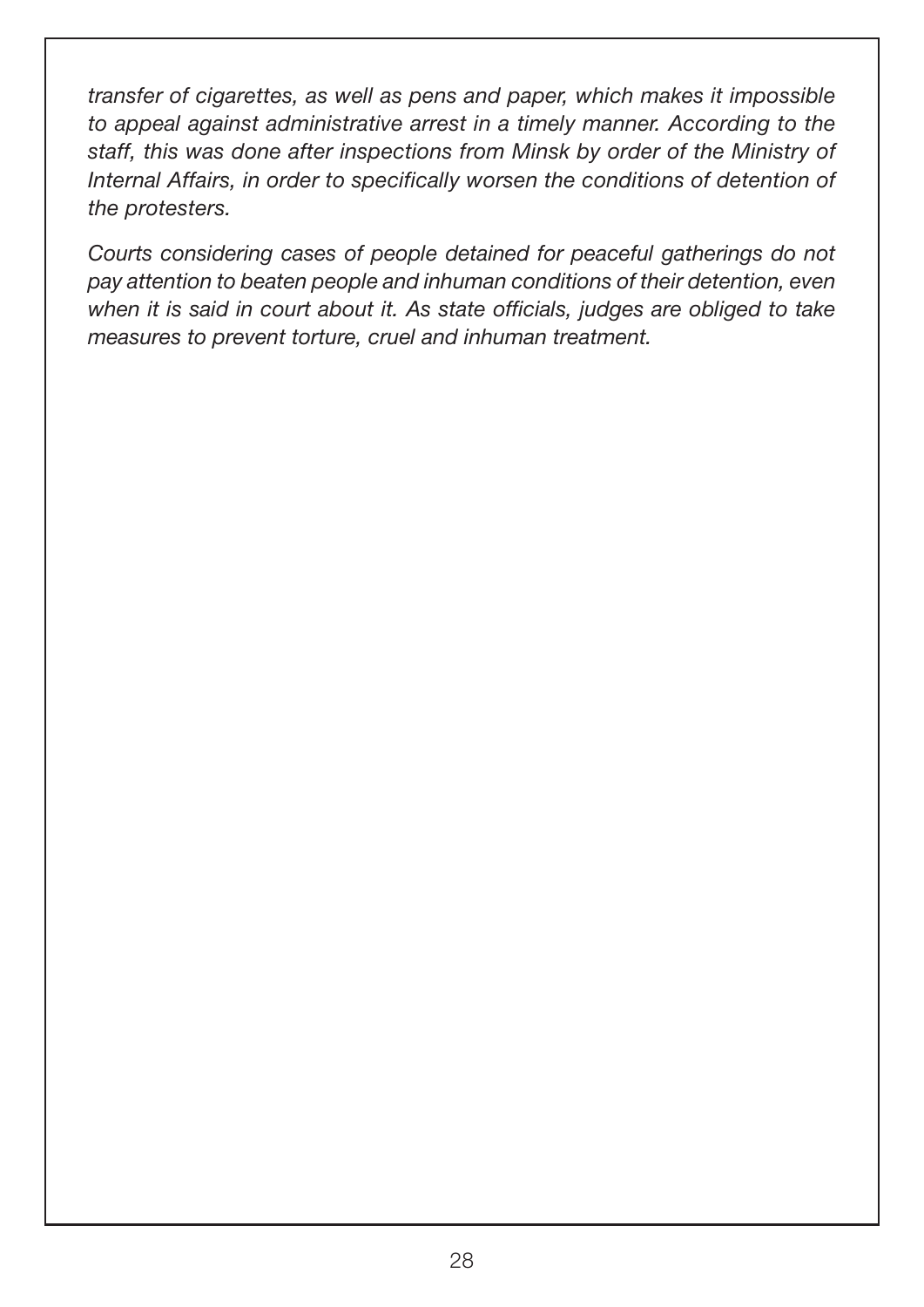## <span id="page-28-0"></span>Persons involved in torture and cruel and inhuman treatment

Practically all of the respondents stated that it was difficult to identify the persons involved in torture and ill-treatment during detentions and in the militia department. This is due to the lack of identification marks on the staff, often they were not in uniform, some people in the form of shoulder straps were turned inside with marks. Practically all law enforcement officers work in balaclavas.

Despite this, we believe that the responsibility for the unlawful use of physical force, special equipment during detentions, which led to physical injuries of participants in peaceful assemblies, is borne by the heads of the law enforcement structures that made arrests and dispersals, and directly by the officers who carried out the violence.

Responsibility for the use of unlawful physical and psychological violence, the creation of conditions that do not meet the minimum standards for the detention of detainees, the failure to provide medical assistance to victims of violence in the militia department lies with the heads of the relevant internal affairs bodies and directly the militia officers who carried out the violence.

The direct executors who escort the detainees and arrested to places of detention are responsible for torture upon transfer to militia departments and other places of detention (transfer).

The heads and employees of these institutions, the direct executors, as well as those high officials who ordered the deliberate deterioration of conditions of detention and restrictions on the parcels after 8 October 2020 are responsible for the torture of people held in places of detention (IVS, CIP, IVS Zhodino, SIZO Baranovichi.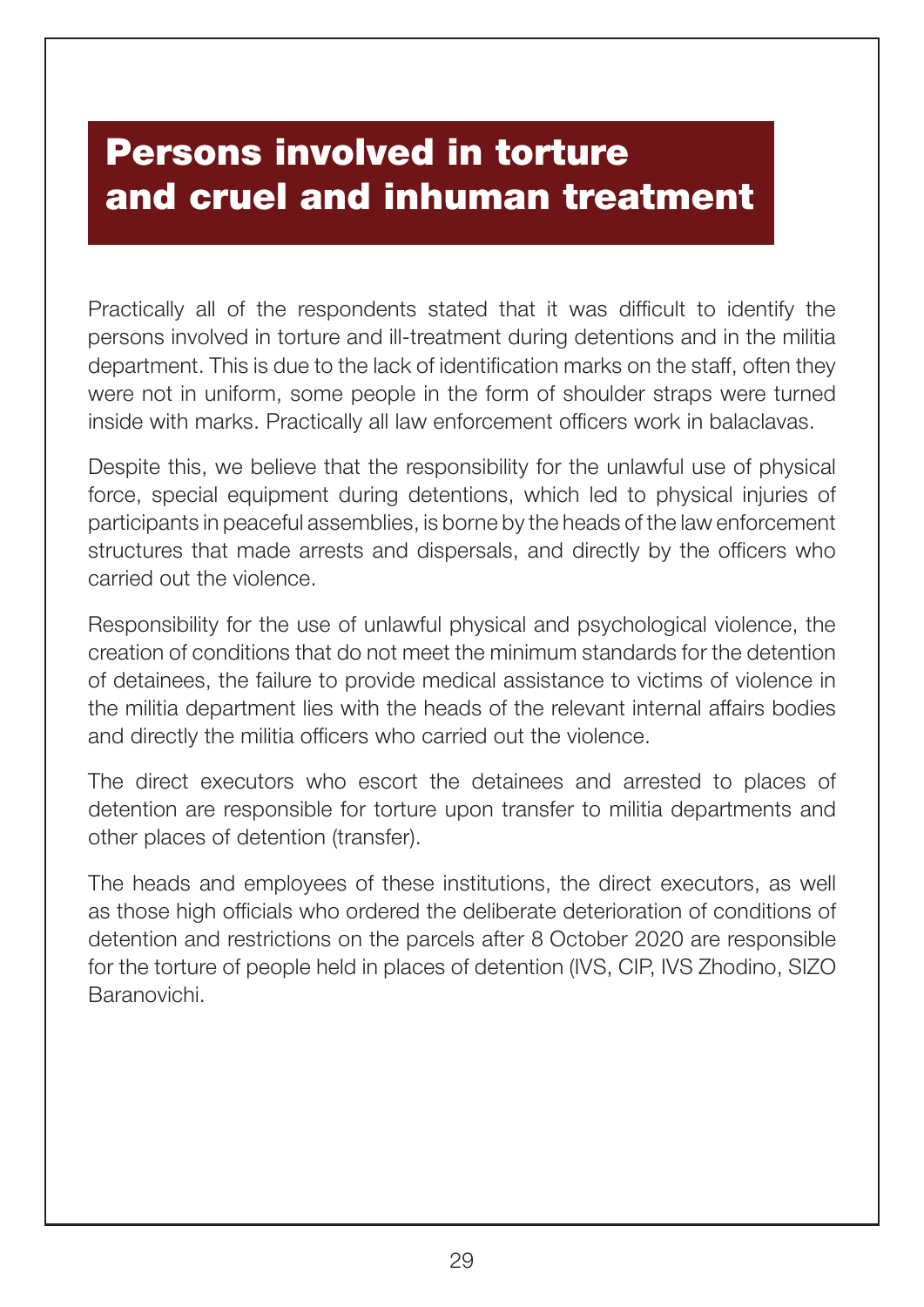## <span id="page-29-0"></span>Reaction of state bodies to allegations of the use of violence, torture, cruel and inhuman treatment

The International Committee for the Investigation of Torture in **Belarus**, represented by Belarusian human rights organizations (hereinafter referred to as the Committee), in the period from September to November sent 11 applications to initiate criminal cases on the facts of violence, torture and the use of weapons and explosive ammunition during peaceful assemblies.

On **September 10**, the Committee appealed to the General Prosecutor's Office of the Republic of Belarus with a demand to respond to the abductions of people by unidentified subjects wearing balaclavas without uniforms and other insignia.18

On **September 14**, the Committee appealed to the Investigative Committee with a demand to open a criminal case against a militia major who hit a woman in Zhodino.19

On **September 30**, the Committee appealed to the prosecutor's office of the City of Minsk with a demand to inform the public about the work done in connection with the torture in the temporary detention center and CIP on Akrestin a str.<sup>20</sup>

On **October 12**, the Committee appealed to the Department of the Investigative Committee for the city of Minsk with a demand to initiate criminal proceedings on the fact of the brutal dispersal of a peaceful protest in Minsk.<sup>21</sup>

On **October 13**, the Committee made a statement to the Minister of Internal Affairs Y.Kh. Karaev. on the use of stun grenades and gas against participants in a peaceful meeting of pensioners on October 12.22

<sup>22</sup> <http://www.legin.by/posts/286>

<sup>18</sup> <http://www.legin.by/posts/271>

<sup>19</sup> <http://www.legin.by/posts/273>

<sup>20</sup> http://www.legin.by/posts/pravozaschitniki-potrebovali-prokuraturu-gorod-minskaotchitatsyaa

<sup>21</sup> <http://www.legin.by/posts/285>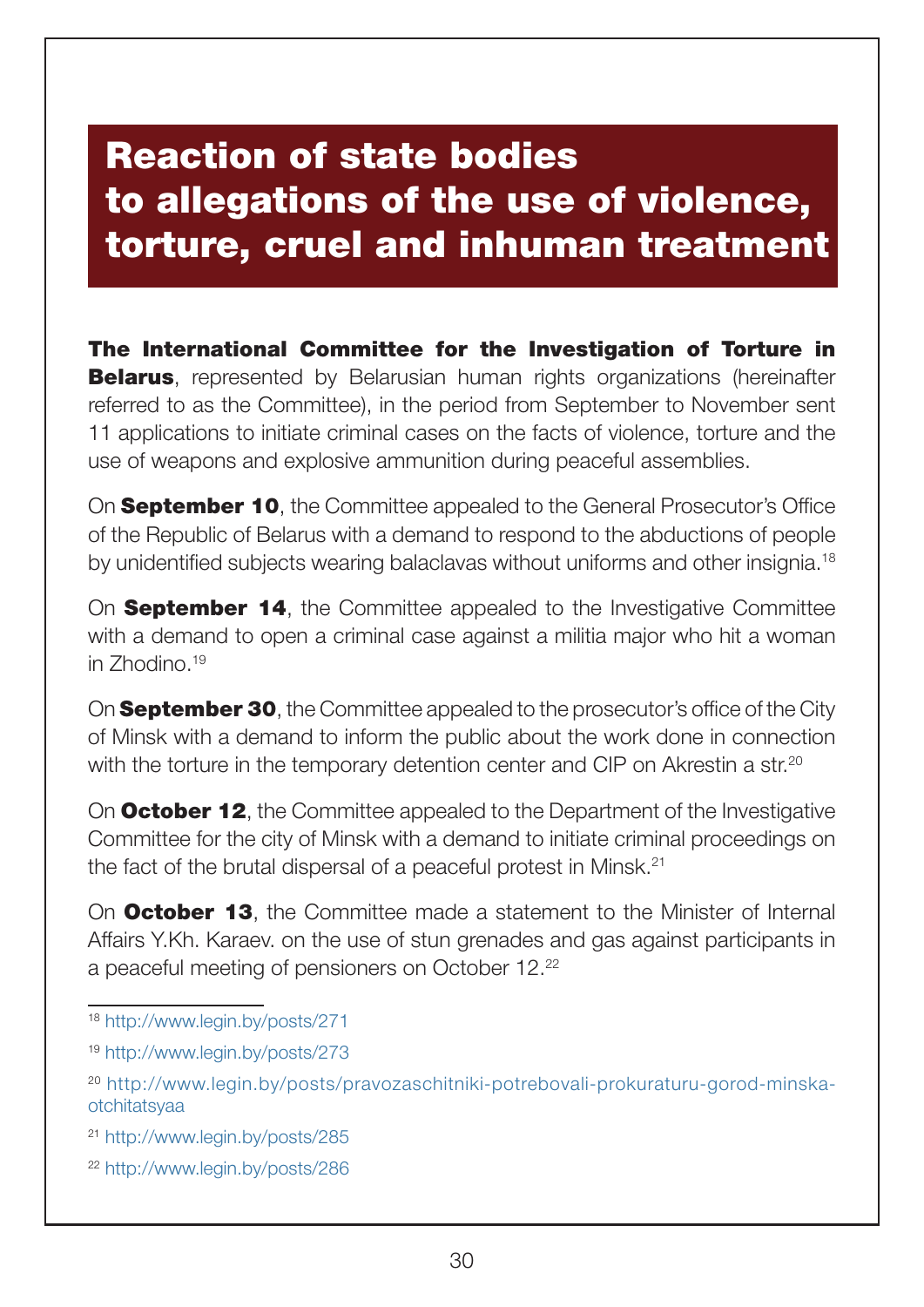On **October 19**, the Committee appealed to the Department of the Investigative Committee for the city of Minsk with a demand to initiate criminal proceedings on the fact of the use of violence and weapons by the law enforcement against peaceful demonstrators in Minsk on October 18.23

On **October 26**, the Committee appealed to the Department of the Investigative Committee for the city of Minsk with a demand to initiate criminal proceedings on the fact of the use of weapons, ammunition and violence by the law enforcement against peaceful demonstrators in Minsk on October 25.24

On **November 1**, the Committee filed an application to the Department of the Investigative Committee of the Minsk Region with a demand to initiate criminal cases on the fact of abuse of power. On October 29, a militia officer purposefully hit Yegor Kotov in the face, which was recorded by a video camera at the entrance and got into the media.<sup>25</sup>

On **November 2**, the Committee submitted an application to the Department of the Investigative Committee of the city of Minsk with a demand to initiate criminal proceedings on the facts of the use of special equipment, weapons and explosive ammunition on November 1 at the rally "March against terror".26

On **November 9**, the Committee submitted an application to the Department of the Investigative Committee of the city of Minsk with a demand to initiate criminal proceedings on the facts of the use of violence and special means on November 8 at the "March of People's Power".27

On **November 16**, the Committee filed an application to the Department of the Investigative Committee of the city of Minsk with a demand to initiate criminal proceedings on the facts of the use of violence, special equipment and ammunition on November 15, at the rally "I'm going out".28

On **November 23**, the Committee filed an application to the Department of the Investigative Committee of the city of Minsk with a demand to initiate criminal proceedings on the facts of the use of violence, special equipment and ammunition on November 22 on the action "March against fascism".29

- <sup>23</sup> <http://www.legin.by/posts/288>
- <sup>24</sup> <http://www.legin.by/posts/290>
- <sup>25</sup> <http://www.legin.by/posts/291>
- <sup>26</sup> <http://www.legin.by/posts/292>
- <sup>27</sup> <http://www.legin.by/posts/297>
- <sup>28</sup> <http://www.legin.by/posts/300>
- <sup>29</sup> <http://www.legin.by/posts/302>